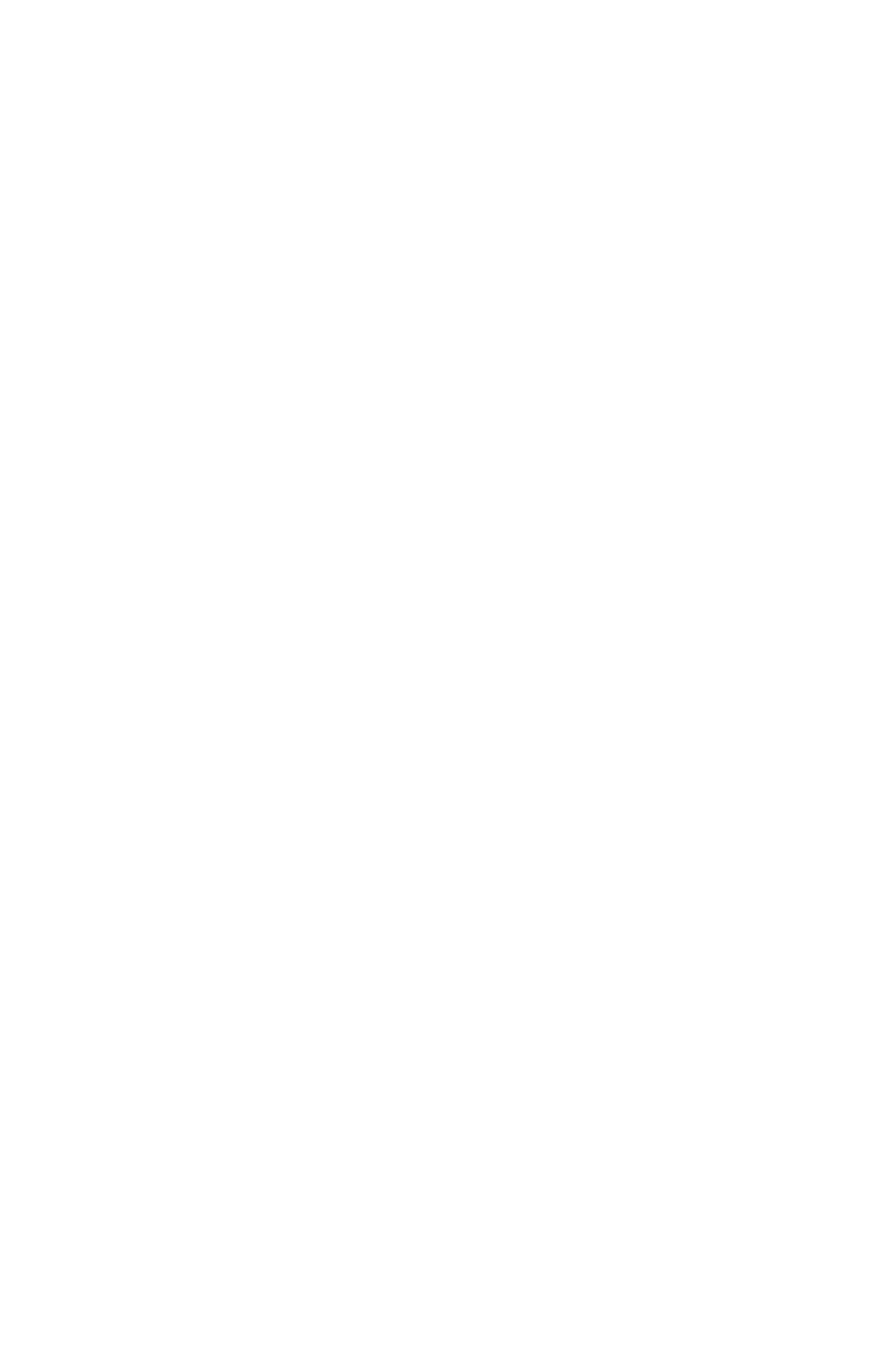"A young girl with her BB gun; a goopy-eyed boy in a dank basement; a muddy, drunk man hiding behind his father's freshly dug grave: these are just a few of the characters you'll meet—and become haunted by—in Mark Morelli's *Tales of Zoalmont and the Melanchology Fringe.* Arranged in the order in which they were written, between 1982 and 1993, these stories reveal much more than a young man earning chops as a fiction writer. The settings are vivid, conflicts concisely defined, and the themes are eternal: love, death, and the binding power of Italian cooking. Morelli also exhibits a finely tuned ear for dialogue—the stilted stammer of a father delivering "The Talk" to his son; the loaded Morse code of long-married couples; and the plaintive patter of whiskey drinkers. You will come to know, intimately, the keenly drawn denizens of Zoalmont, and you will carry them with you for a long, long time."

> **Kimberly Willardson Editor, The Vincent Brothers Review www.vincentbrothersreview.org**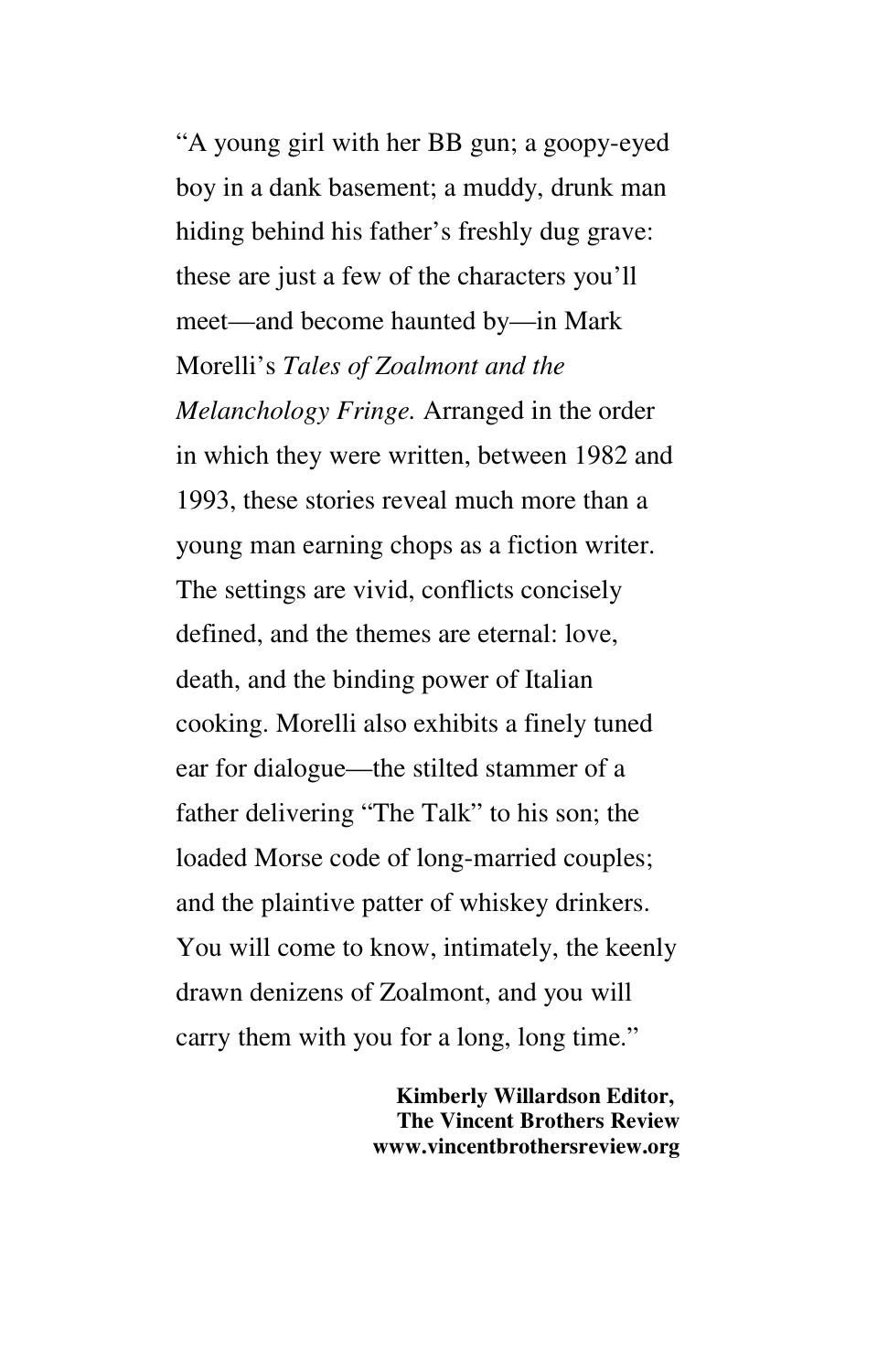# Tales of Zoalmont and the Melancholy Fringe

Stories: 1982-1993

## Mark Morelli



## CUYAHOGA FALLS, OHIO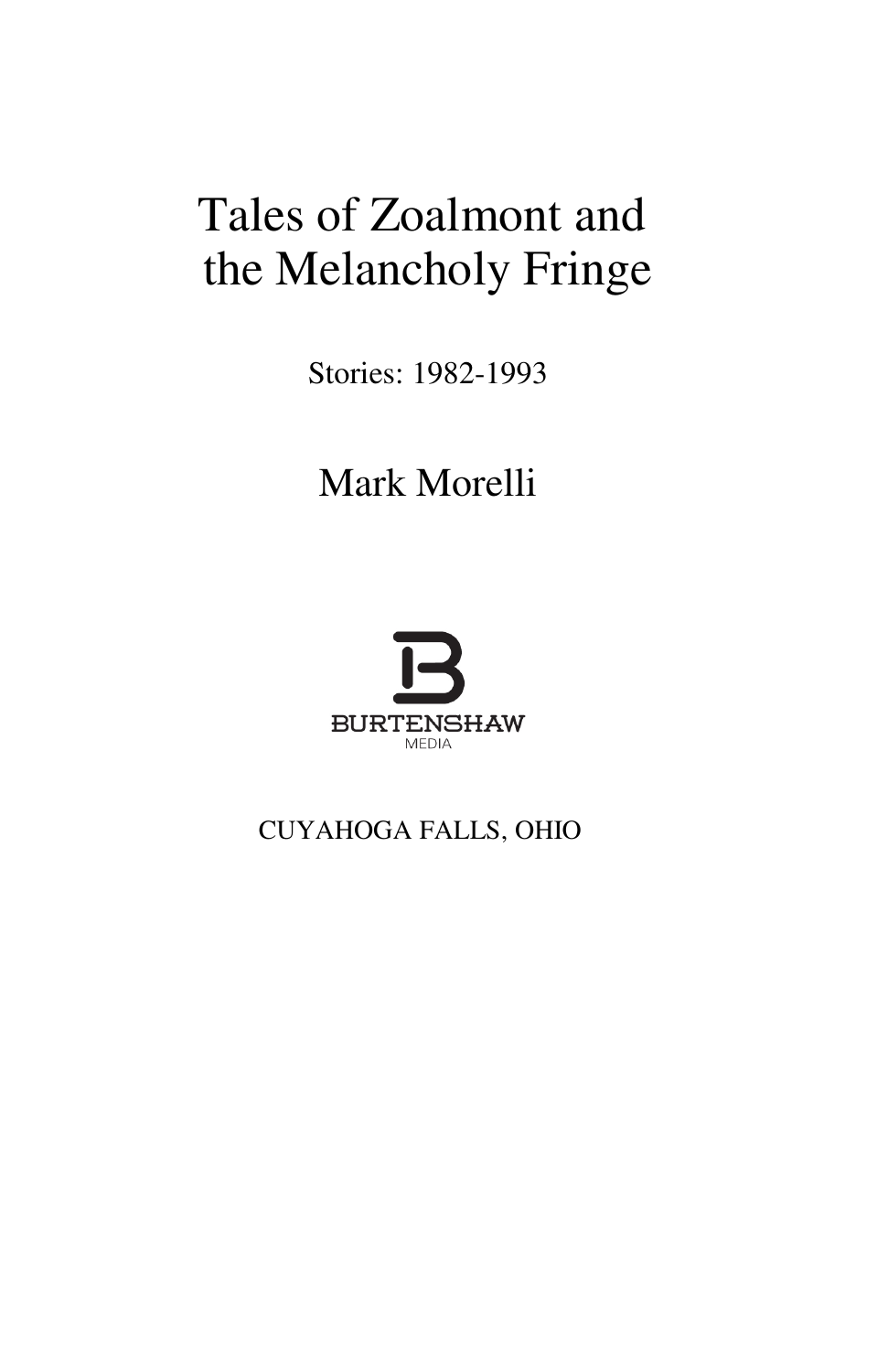Copyright 2014 by Mark Morelli. All rights reserved.

All rights reserved. No part of this book (except small portions for review purposes) may be reproduced in any form without the written permission from Mark Morelli or the publisher.

markmorelli.net markemorelli@gmail.com

First Edition, February 2013, as *When My Life Was Fiction.* 

Second Edition, August 2014

ISBN-13: 9780692275276 ISBN-10: 0692275274

Cover photo copyright by Chelnok, iStock Photo. All rights reserved.



Burtenshaw Media • 830 Taylor Avenue • Cuyahoga Falls, OH 44221

Burtenshaw Media logo by Abie McLaughlin Design & Illustration www.abiemclaughlin.com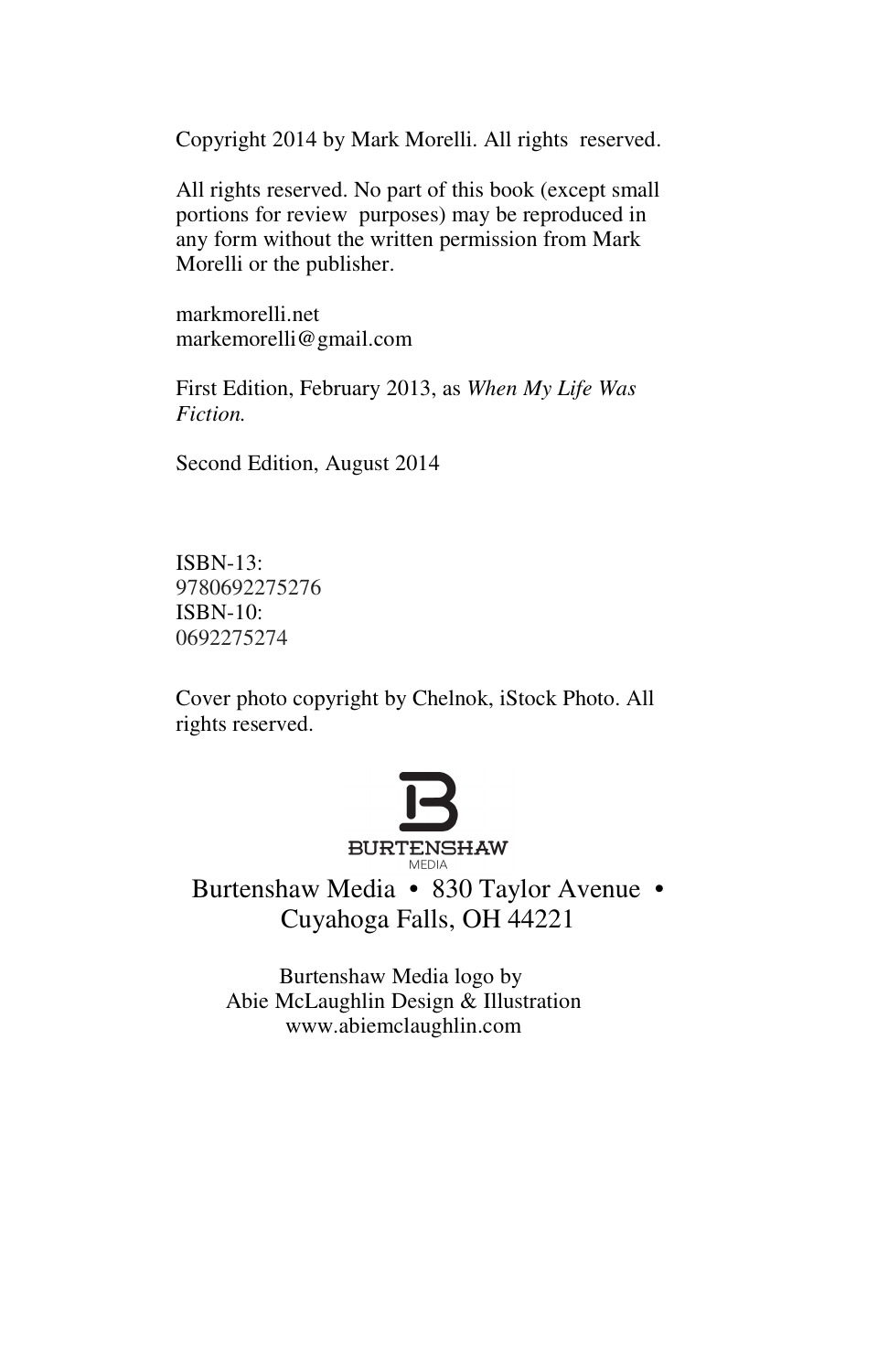## **Acknowledgments**

Stories from this collection have appeared in the following publications:

"Rewind and Reflect" in *Changing Men*, Summer/Fall 1992

"Who Are We! (To Say What Stigmata With You)" in *FM Magazine*, April 1994

"Hunting Down the Burglar" in *Pig Iron Press*, 1991

"Afternoon Surprise" in *The Realist*, 1991

"Vikings," and "Armand Hates Tea" in *S.L.U.G.fest Ltd*., 1991 and 1993. Judith Lindstedt later produced Mark Morelli's screen adaptation of "Armand Hates Tea" for television.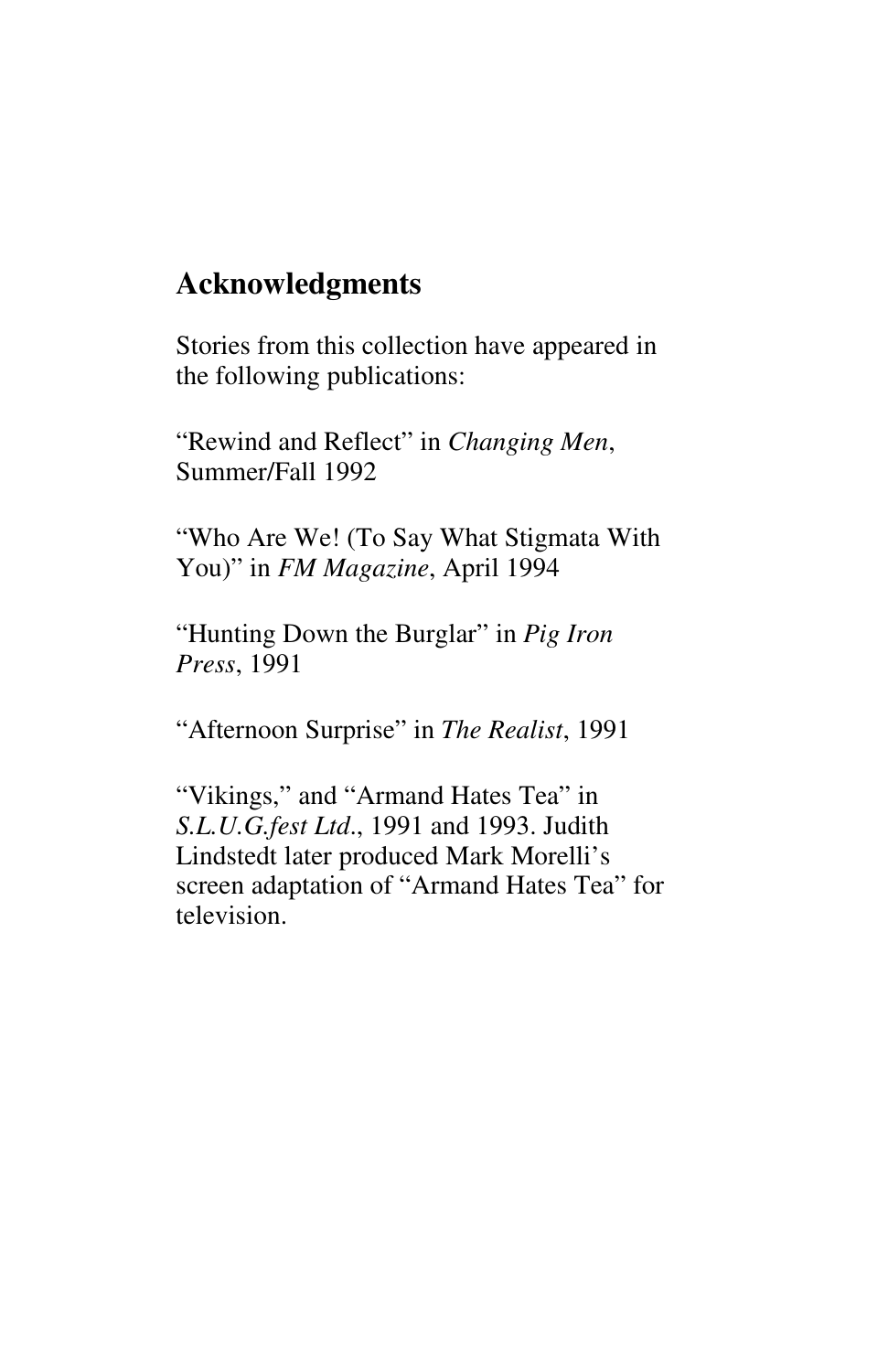## **Dedication**

For my mother, Nora, who bought me my first books and when she saw that I couldn't get enough, kept buying more.

For my father, Raymond, who helped me to see the stories that surrounded me every day.

For my wife, Lisa, who gave me the time to write.

For my children, Olivia and Julia, with whom I share this glimpse of my younger self. I hope you will be enriched by the stories that surround you, too.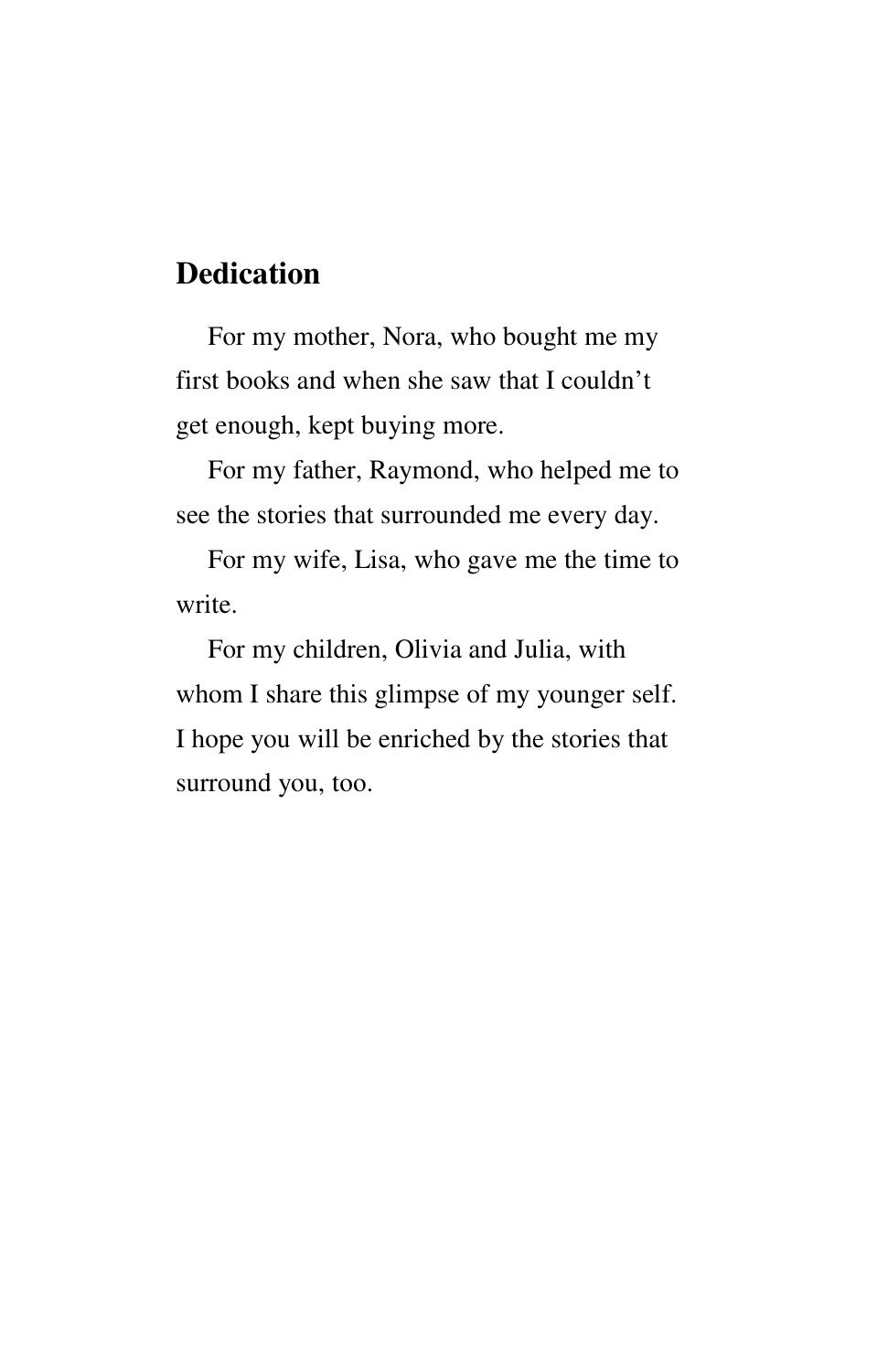## **Table of Contents for Complete Book**

Stories appear in the approximate order of when they were written.

Whippoorwill Sing, 1 Occupant Mail, 10 The Fever of Change, 20 It Ain't Gonna Rain No More, 27 Jimmy Hands, 31 Harold's Wedding Day, 37 Dirty Windows, 42 The Power to Move Mountains, 49 The Heroism of Gaetano Sferra, 60 Phone Call, 80 Vincent Semblia's Thanksgiving, 83 Far, Far From Home, 96 Waiting for the 23 Bus, 98 Stupid, 112 Air Guitar, 115 Tradition, 117 Hard to Please, 127 Who's Going to Help Uncle Vincenzo Stir the Polenta?, 132 People My Age, 142 Armand Hates Tea, 148 Rewind and Reflect, 155 Who Are We! (To Say What Stigmata With You), 164 Afternoon Surprise, 169 Hunting Down the Burglar, 173 Make the Call, 184 The Not Knowing, 191 Vikings, 202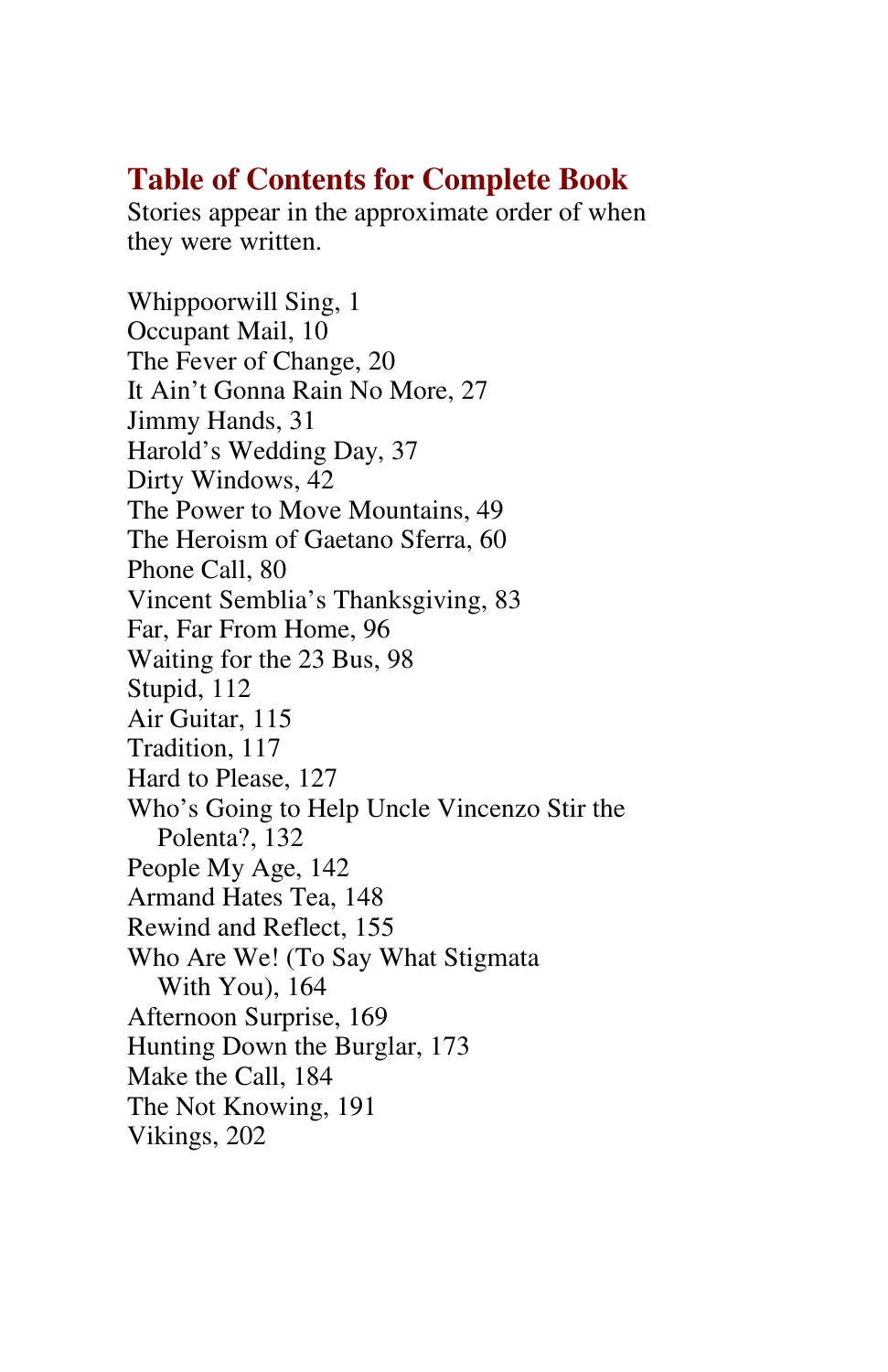### **Introduction**

These are stories outside of the box.

I wrote most of them in the eighties, in my twenties. Back then, I indulged my curiosity for the world by writing stories. I was in college or just out. I was not yet married or just. The kids hadn't arrived yet. A computer was at first the size of a refrigerator, then it was just a typewriter that saved you time. The internet was around the corner. Ronald Reagan or George H.W. Bush was president. During this time, you didn't have to add "H.W." The vibrant generation that fought World War II was just retiring, still prominent lions in government, community and their families.

I wrote many stories, published a few, started a lot more than I finished. Our first child was born in 1993. The second in 1997. Finally, I threw all of the manuscripts into a box. In 2011, I opened it.

That's when these became stories outside the box. Or a magic lamp. Rub it, and out comes the past.

It was odd to read stories that I wrote but could not remember how they ended. The sentences were mine, but I didn't recognize them. That's when it occurred to me that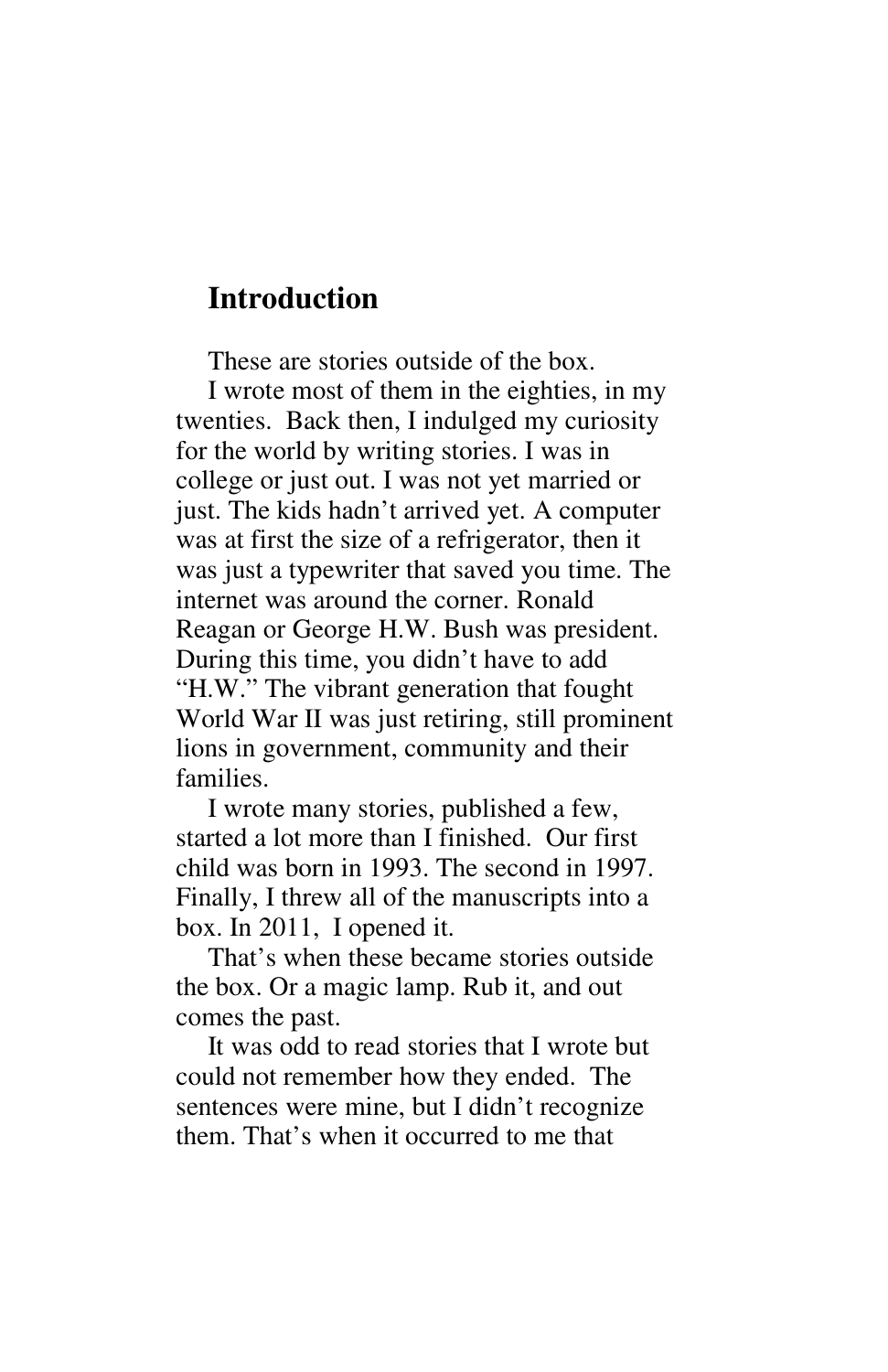someone else was the writer.

Isn't that what reading is all about, experiencing life through someone else's eyes? Even if that someone else is me?

#### **Additional notes for the 2nd edition**

My friend and tireless supporter, Ken Weiss, was among the first to read these stories. He pointed out that while these stories took place in very specific places and times, there is something about the world in these pages that is *otherly.* Ken called this mood and place "the melancholy fringe."

I immediately agreed that this describes what I felt and tried to describe in these stories, all of which are began with a speck of autobiography and grew into fictional worlds of their own.

So I welcome you to the melancholy fringe, where the darkness isn't pitch, the sadness isn't depressing, and your front row seat out on the fringe gives you the perfect view to a time in small town America on the cusp of the digital era that happened not so long ago...but is gone forever.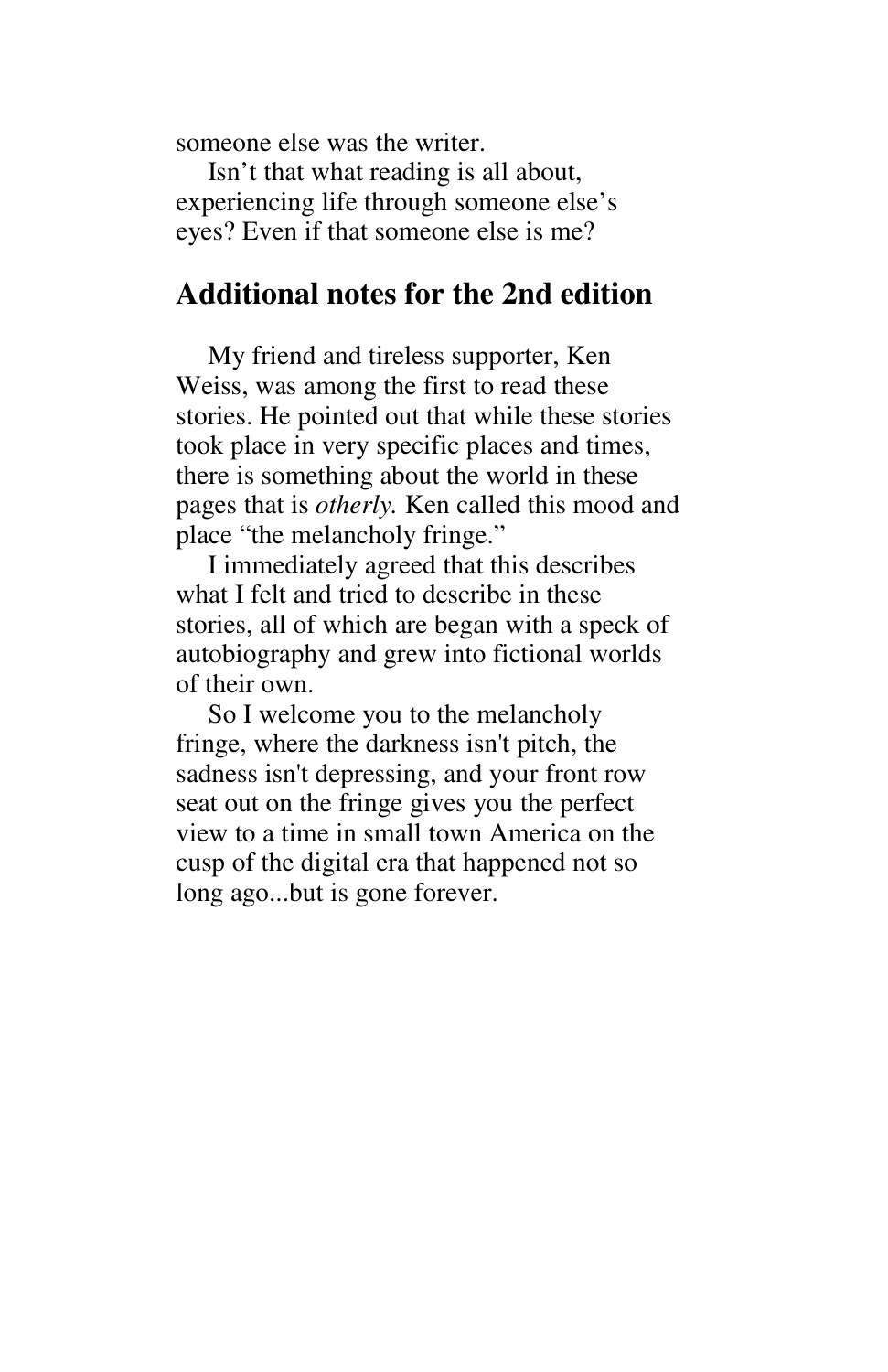#### FREE SAMPLE STORY Go to www.markmorelli.net for more

## **Jimmy Hands**

He got the name Jimmy Hands as a child in the Great Depression. The strong, wild boy attached himself with all his might and desperation to trees, to poles, to people and never let go. To poles and trees, no one seemed to mind. But when he clung to people, especially children, adults in the town of Zoalmont threatened Ophelia, his odd teenaged mother.

"We'll have the county take that child away," they said to her.

This frightened her. Jimmy was the only thing she had. There was no husband. She did not know even which boy was Jimmy's father.

Ophelia's own parents, who themselves were surprised by the arrival of Ophelia nearly twenty years after they were married, wanted nothing to do with their shameful wayward daughter. This didn't bother Ophelia for it differed little from how they had always treated her.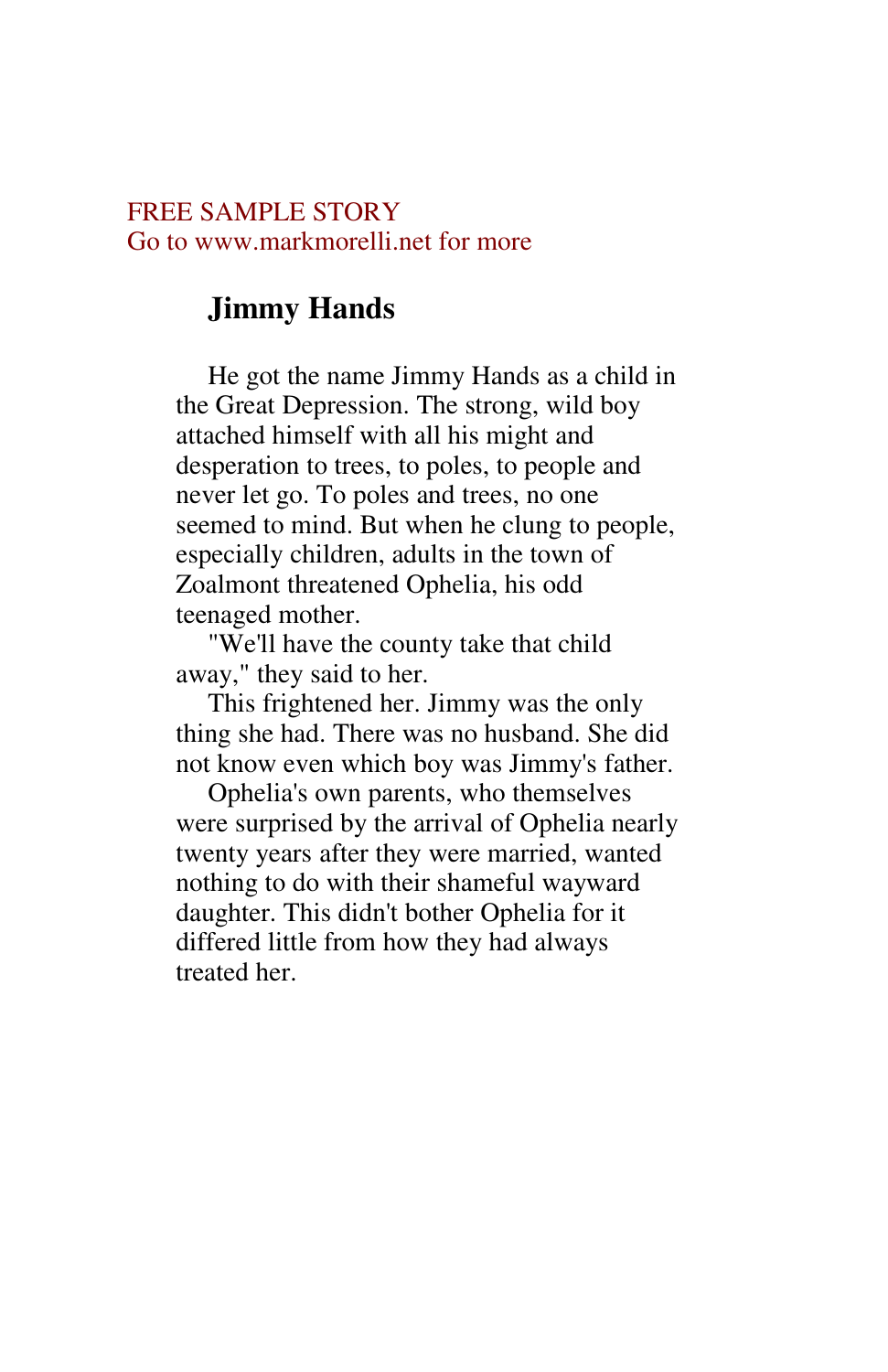He got the name Jimmy Hands because of what the specialist taught him. The specialist was traveling by car across the country. He decided to stop in Zoalmont for the night. He stayed in the town's one hotel and ate his breakfast at the town's one restaurant. During the breakfast gossip he overhead talk of Ophelia and the bastard idiot child who clung to the very people who threatened to send him away.

"Don't want that child yanking at me," the specialist overheard one diner say.

"He clings to the flesh because he's a sin of the flesh," said another.

"He's bound to strangle an innocent child someday," said a third.

The specialist was a city man, political, fervent about helping the poor, especially during those hard times. He was intrigued by the stories he overheard and a few weeks later came back to town and taught the wretched unruly boy the most important thing Jimmy would ever learn.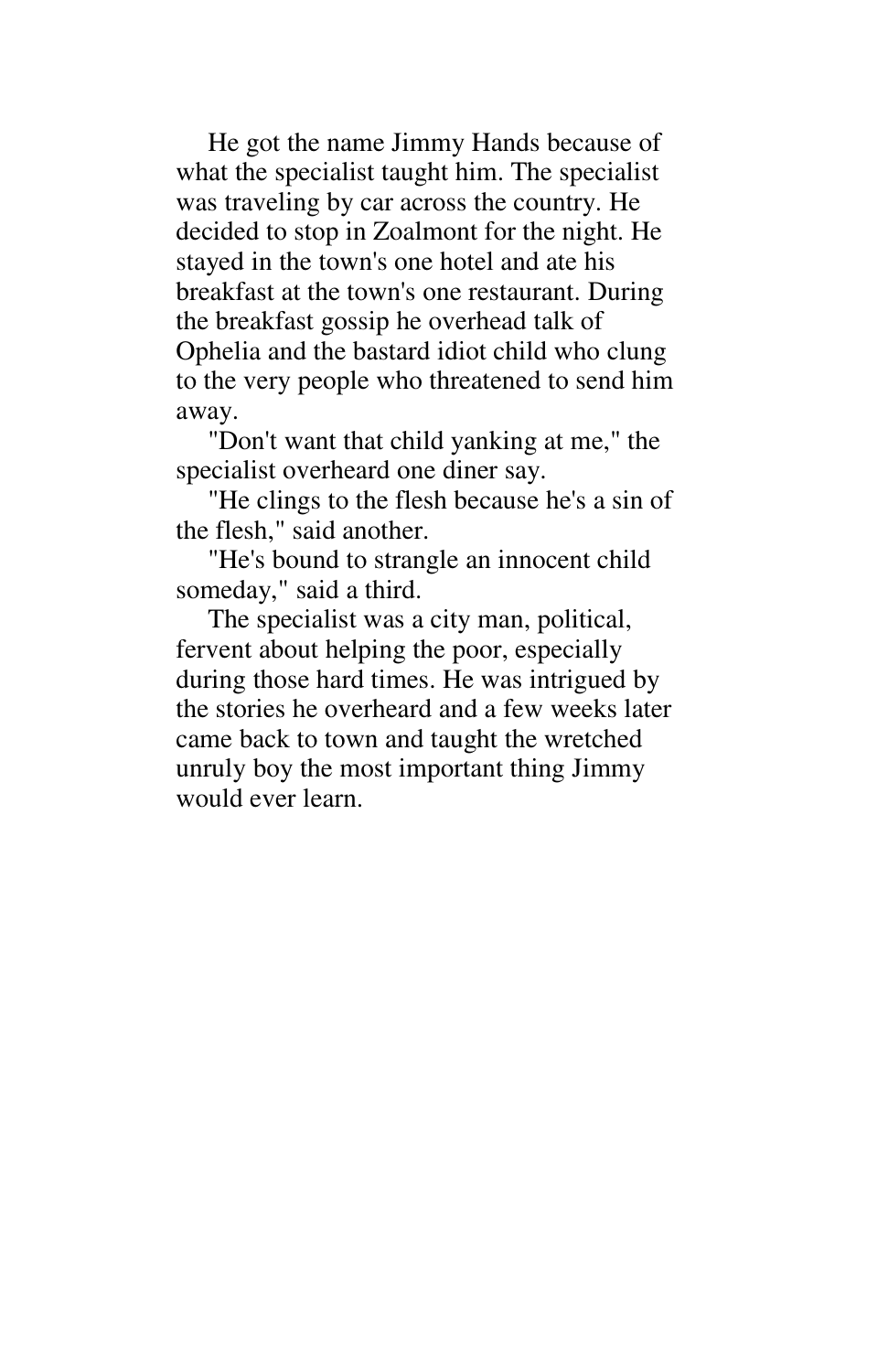Ophelia's parents never smiled or showed any love to one another, speaking their own old world language. Their almost beautiful, if she just combed this way or wore that dress, but confused daughter always tried too hard to find love and friendship. If she liked a boy, she did not bother with fine-laced language, the small talk that bought time. She just thrust herself forward, like a hostess offering free pie. She made love hard as any boy. Unlike a boy, she returned home with a face stung by tears.

When the specialist came and did his good work with Jimmy, Ophelia tried to thank him by wrapping her body around his. But the specialist waved Ophelia away. Your gratitude is enough, he said, furious with the town that enfeebled and punished her. You must never give your love away like that again, he said.

The specialist was the kindest person she would ever meet, a sad thing because she was only twenty-one and would live to be seventy. The specialist taught Jimmy one thing, to drop whatever he was doing, to unclench whoever or whatever he might be squeezing, and clasp his hands together obediently at the sound of the word "hands."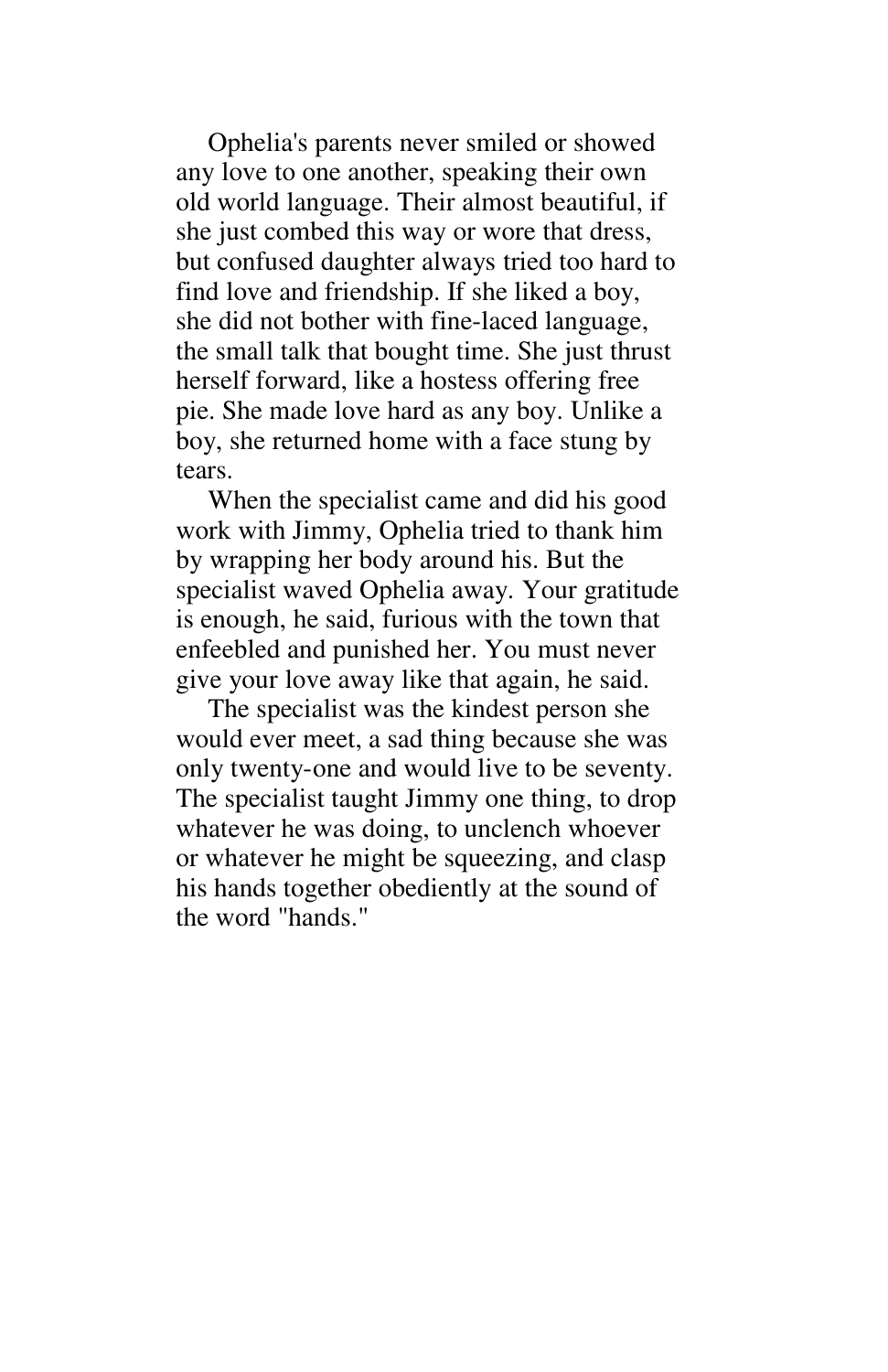Ophelia grew bent and white-haired in Zoalmont with no husband. Her child became a man who continued to hang onto poles and trees and people, who did nothing but paw at things until someone said "hands." Then he would let go. Jimmy's grandparents thought him Ophelia's punishment from God and did not love or comfort either of them, but they did give them a room upstairs. When they died they left Jimmy and Ophelia even more alone but at least sheltered in the old house.

Weeds grew high in the yard. Neighbors complained. Ophelia tried to teach Jimmy Hands how to take care of the yard, but the brawny man with no sense would just push the shovel over and over in the same spot or roll in the weeds staring at the clouds. In the rare moments when she felt brave enough to think of the big picture of her life, she sunk into a deep, dark sadness. Ophelia trembled when she remembered the threat. "Be good, Jimmy, or the county will take you away," she said, more for her own sake than his.

On summer nights, the old woman and her no-longer-young son sat on their front porch in the cool shadows of a droopy willow tree. Jimmy Hands could not speak. But on these cool evenings, a more peaceful language hung in the air. The chirps and whistles of birds, the rusty squeak of the porch swing, the sound of children playing...as long as the children kept playing and left them alone.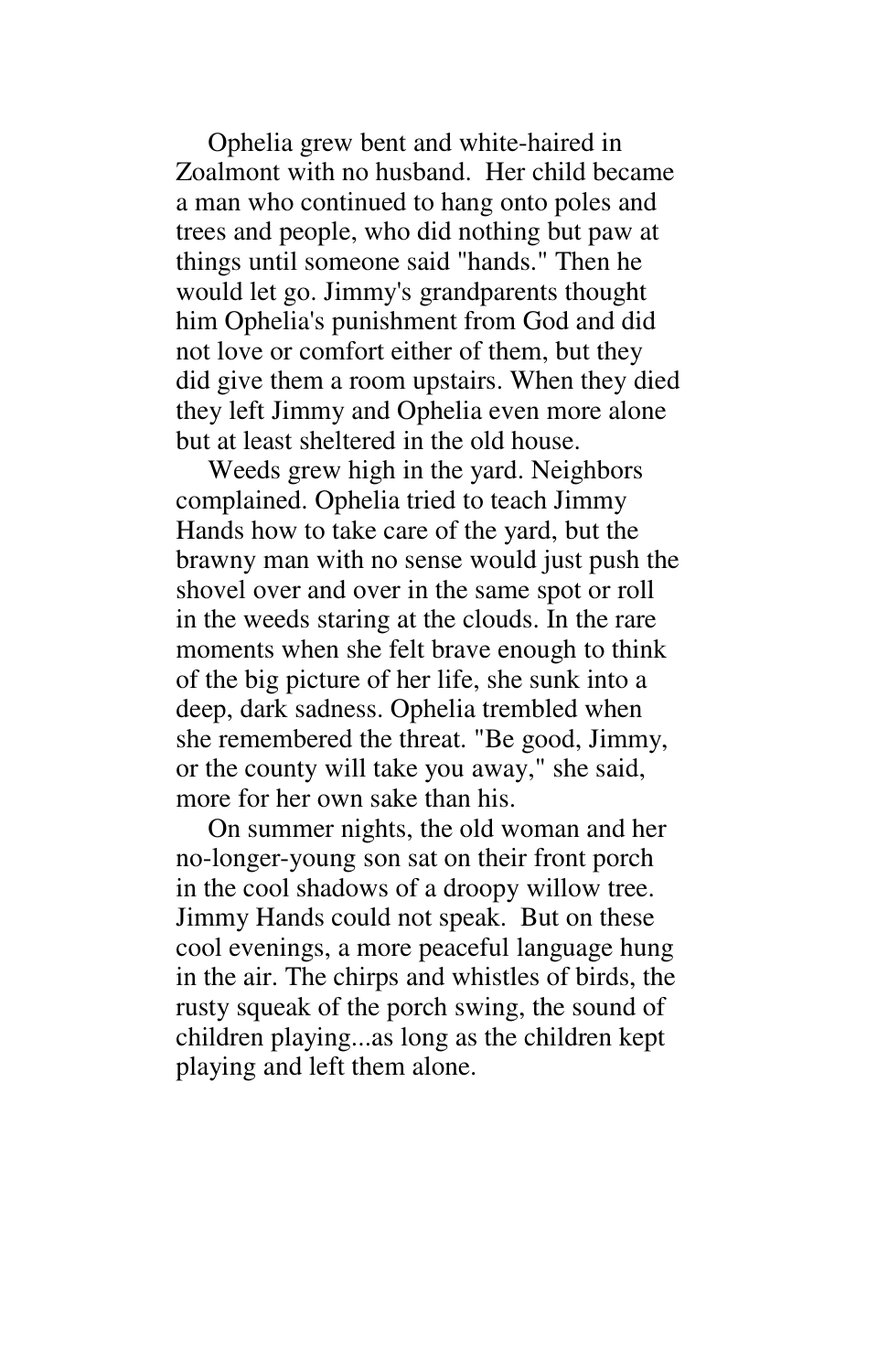During these moments the rare thoughts came. Ophelia would stare at Jimmy while he played with his finger or with the chain of the swing, with anything until he was told not to, and wonder if she was ever meant for greater things. Was Jimmy a blessing or a curse? If he was a curse, then was her wanton childhood worth the punishment? Would she avoid hell because of her earthly penance? And if he was a blessing...well, she couldn't see it. Though these thoughts were sad, thinking them comforted her, for otherwise her mind was filled with an even sadder thought, that Jimmy was just a useless animal. How bleak, to think that her life was spent caring for a beast.

Mercifully these thoughts never lasted long. Summertime in Zoalmont, like any little town, was alive with loud children and peeling bicycle tires and spraying gravel and it never took long for a few marauding children to shout "hands-Jimmy-hands!" as they rode by, aggravating Jimmy till he flapped his arms and honked like a goose.

Ophelia died on a summer day, in the bathroom, the door locked behind her. She would lay dead for two days before someone would hear yowling that came from Jimmy inside the house. He had pawed the door till his nails bled. The police burst into the bathroom to find an old woman whose gray, sullen skin was remarkably free of the wrinkles of laughter.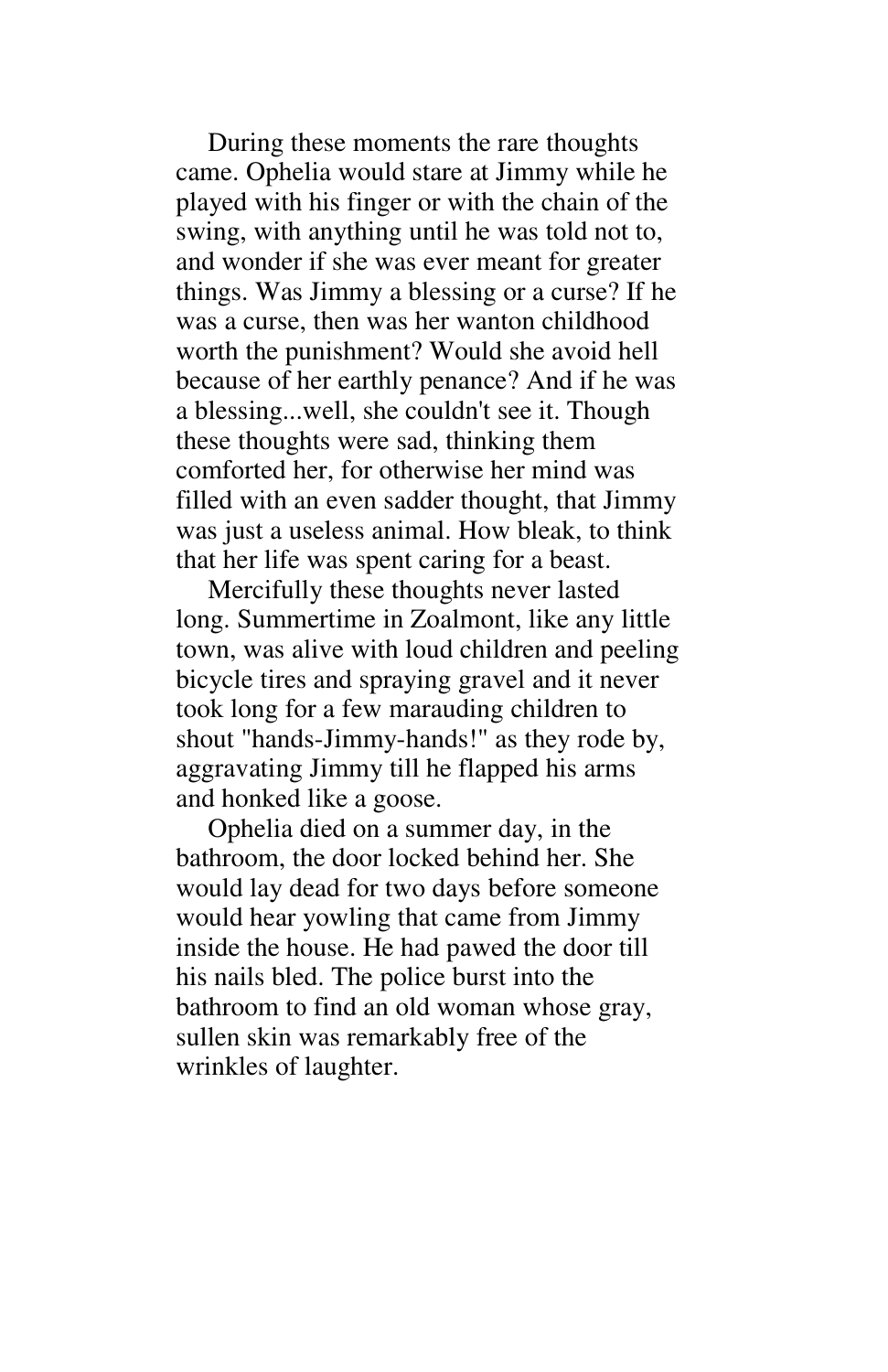The paramedics wheeled out Ophelia and the police, who were not sure what to do, put a blanket around Jimmy. It took awhile, but somebody eventually suggested they find something for him to eat.

"There there, Jimmy Hands," said one policeman with a mustache who had known of Jimmy all of his life. There-there was all he could think to say.

Jimmy Hands watched with fear and excitement as paramedics hoisted his mother into the ambulance. Neighbors in robes shuffled curiously to the sidewalk. Jimmy wept loudly then screamed in anger at the men taking his mother away. He slapped his own head and clawed at the two cops who tried to restrain him.

Hands-Jimmy-hands they said, out of breath.

Children gathered on their bikes in the front yard. A cop told them to get back. The young boys laughed.

"Hands, Jimmy!" said one kid. And Jimmy clasped his hands for just a second before raising them to his face.

"Hands," said another boy.

"Hands, Jimmy!" cried a third.

Jimmy covered his face, joined his fingers together, covered his ears, wiped his eyes, pushed away from the cops, over and over.

"Hands-Jimmy-hands!" said a tall boy with long bangs as he laughed and pointed.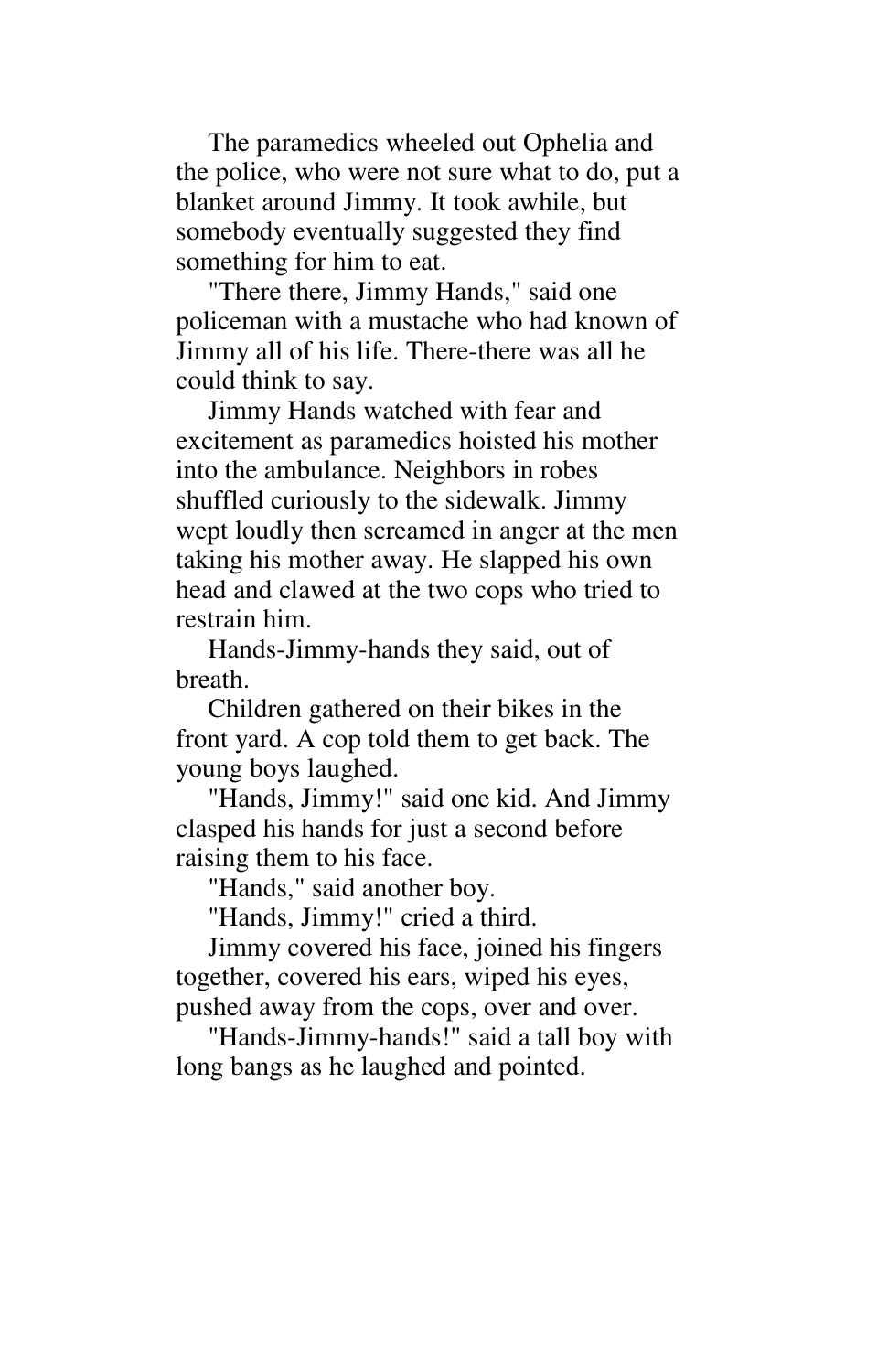Jimmy broke free and ran out into the street as the ambulance pulled out of the driveway. The police chased him. The children rode their bikes in a circle around Jimmy and the cops.

"Hands-Jimmy-hands!" they chanted.

Jimmy joined his hands then covered his ears. He called for his mother with a sound only she recognized.

One child rode too close and Jimmy grabbed him and held him tight. The boy shrieked and tried to break fee. One cop panicked and drew his gun. The other cop said put the gun down and told everybody to step back and be calm.

"Shut up," this cop said. "Everybody shut up!"

"Hands," he said softly as he stepped toward Jimmy. His voice grew even quieter, more desperate. "Hands...hands...hands."

Things got quiet except for the sound of the cop repeating the word and the voice on the police radio telling them that county health officials were on their way.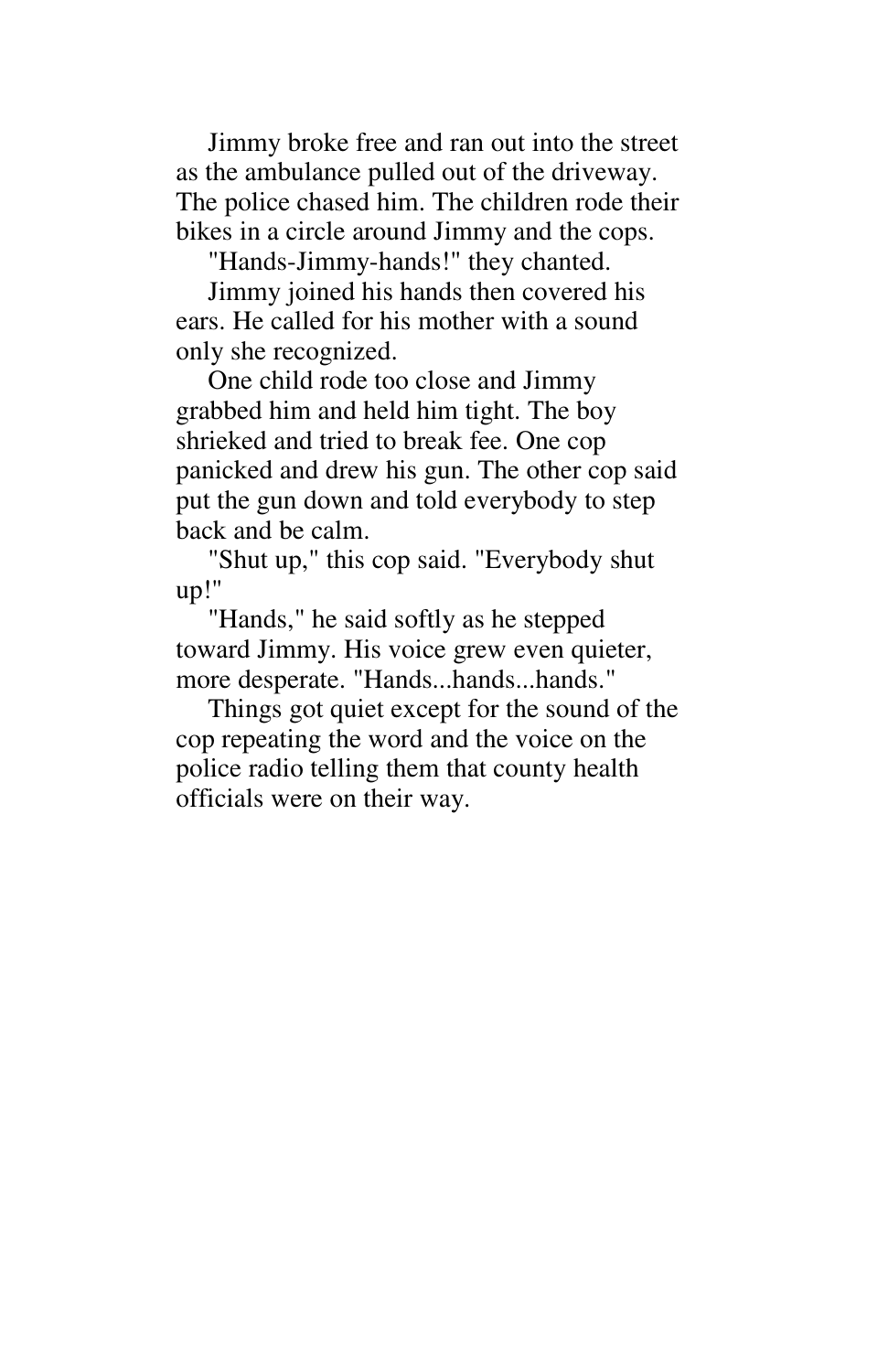## **Exercise**

Discuss the four ways the author develops characters – direct description, character's actions, characters' words and thoughts, other characters' words and thoughts. Begin by creating a chart like the one below. (Examples included.)

| Characters                   | <b>Direct</b><br>description                        | Actions | Thoughts or<br>words                                                | Others<br>thoughts or<br>words |
|------------------------------|-----------------------------------------------------|---------|---------------------------------------------------------------------|--------------------------------|
| Unnamed<br>person in<br>town |                                                     |         | "He cling to<br>the flesh<br>because he's<br>a sin of the<br>flesh" |                                |
| Policeman                    | There-there<br>was all he<br>could think<br>to say. |         |                                                                     |                                |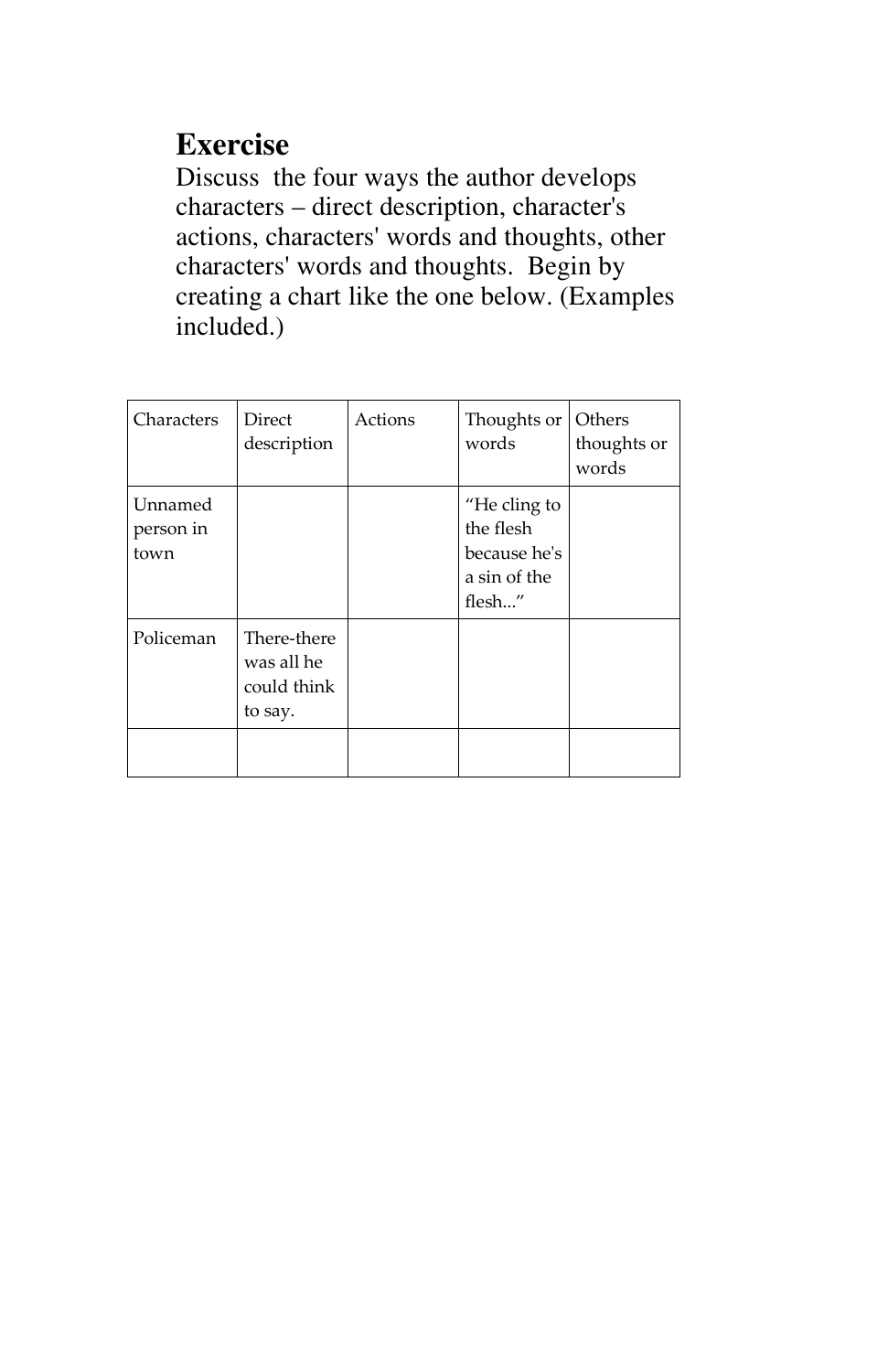#### FREE SAMPLE STORY Go to www.markmorelli.net for more

#### **The Power to Move Mountains**

Arnold Smith sat his desk and stared out the window as old Boog Hemmetter hobbled down the sidewalk past the short rows of shops and businesses. The old man's gait was made crooked by age and his hardening superstition to not step on cracks.

The real estate office was quiet. The old oak filing cabinets had been in that same spot for nearly a century, outlasting four businesses. Julia Schultz, the secretary, sipped coffee and penciled in answers to a magazine quiz. Business was slow on a hot summer day. There was work to do but no hurry to get it done.

"Hard to believe you grew up in this town without knowing Boog's power," said Arnold Smith, a balding, middle-aged man with a red, boyish face, belly bursting at the buttons. Arnold Smith the real estate man was known in town for his fairness. Everyone told him he ought to be mayor, a testament to his reputable character.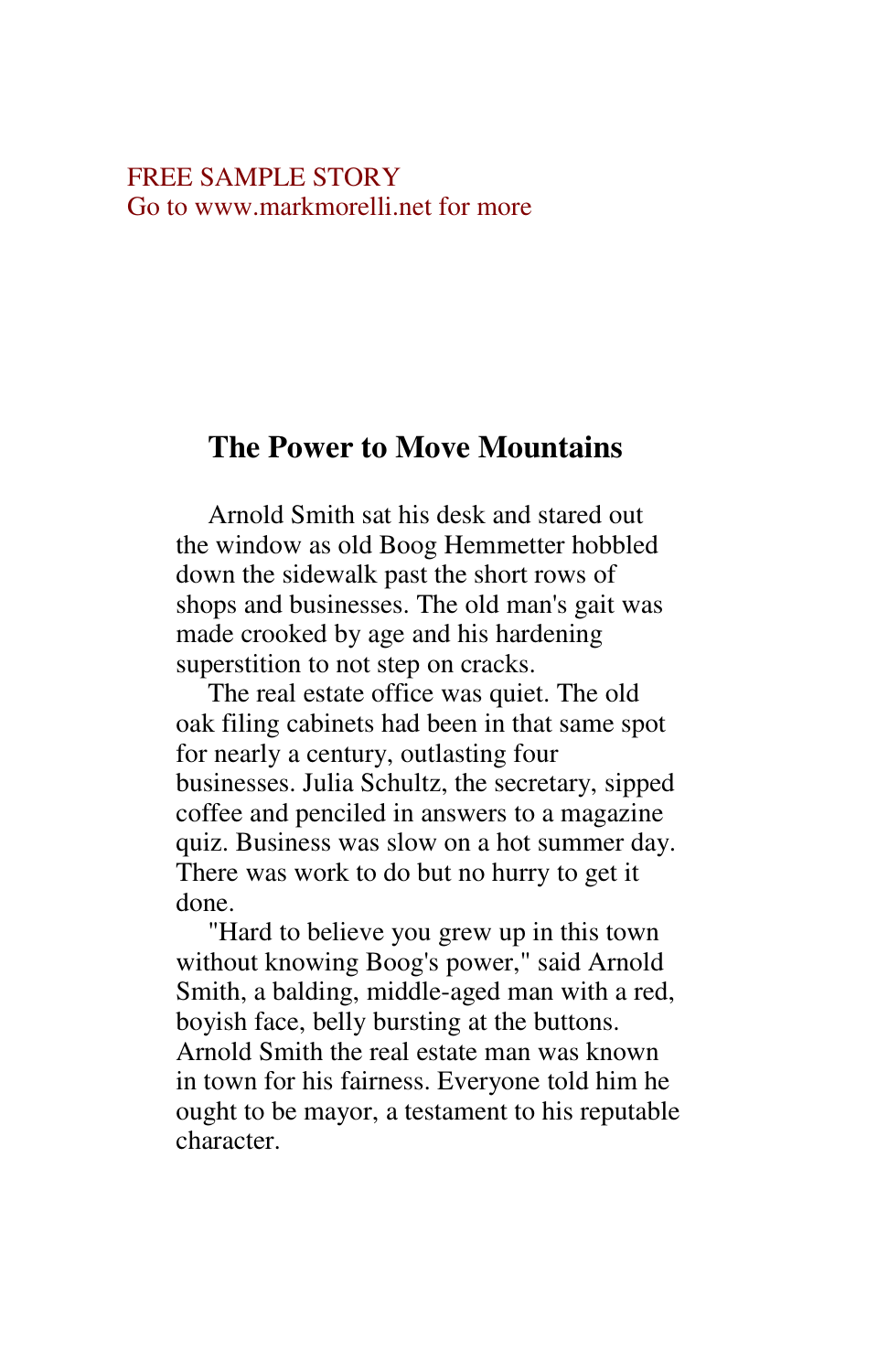"And if you don't mind me saying," Arnold said to Julia, "I've noticed you have quite a troublesome carbuncle there on your left thumb."

"Isn't it ugly?" Julia said, self-consciously covering it with the magazine.

"No wart is ever beautiful," said Arnold Smith.

"I got some wart medicine, but it just burns my skin. Maybe I'm putting it on wrong. Maybe I'm too sloppy."

"Yes," her boss said. "Or maybe it just doesn't work."

"Well, if that doesn't work, then I don't know what would. I hope it does, though. I don't want to go through life with this ugly thing on my thumb."

"Warts aren't permanent," Arnold said. "Besides, like I told you, there's Boog Hemmetter."

"You and your Boog Hemmetter stories."

"They're not just stories."

"They're not?"

"Nope."

"They're the truth?"

"All I'm saying is that they are more than just stories. Stories you read to children. Stories happen in faraway places. Stories have princes and dragons. There are not princes or dragons inside the old man limping down the sidewalk. Look at him."

"What's he doing?"

"Hopping over cracks."

Julia Schultz laughed.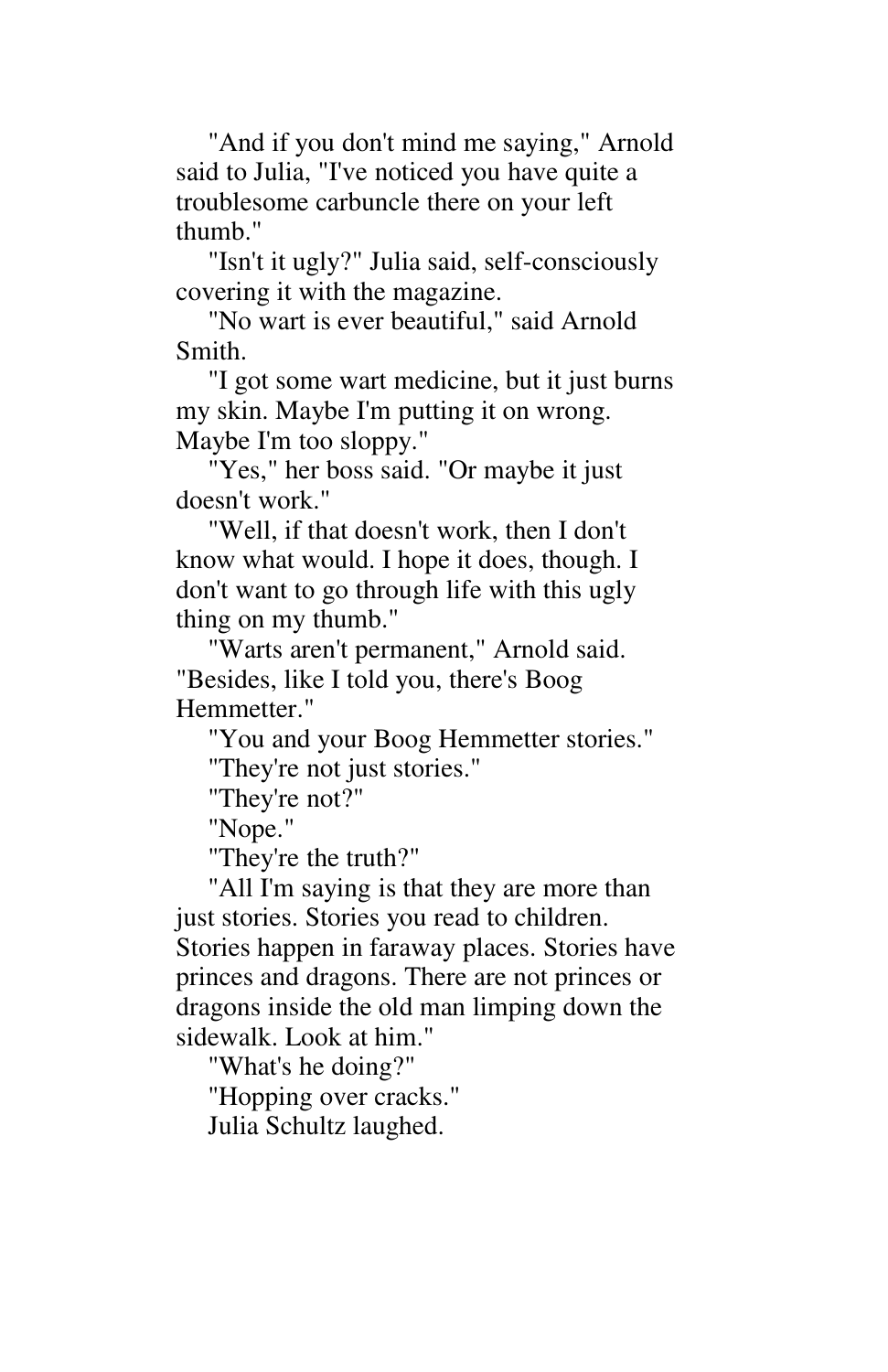"Arnold, are you telling me that Boog Hemmetter can touch this wart and it will magically disappear, just like that? Poof!" She waved her arms grandly.

"Why not?"

"You're serious, aren't you?"

"Yes, I am."

"He'll touch the wart and it will go away?" "Yes."

"He just touches it and it vanishes?"

"Say it a thousand times, Julia, and I will answer a thousand times yes."

Julia was at least twenty years younger than her boss, but Arnold Smith felt more like the child when he was around her. His awe and wonder brimmed in her presence, not because she inspired it, but perhaps because she was just all business, too serious for someone just twenty-two. It made Arnold Smith's day if he could make his secretary laugh.

"Well, I don't believe in such things."

"In what things?" Arnold asked.

"That he's some kind of Indian medicine man."

"Boog? He's not Indian at all. I think his parents were German. And he's not a medicine man. He just has the power to do that one thing. I'll call him in and show you."

"No!"

"Why not?"

"Don't you dare, Arnold. You'll embarrass me and that old man."

Arnold rapped on the window.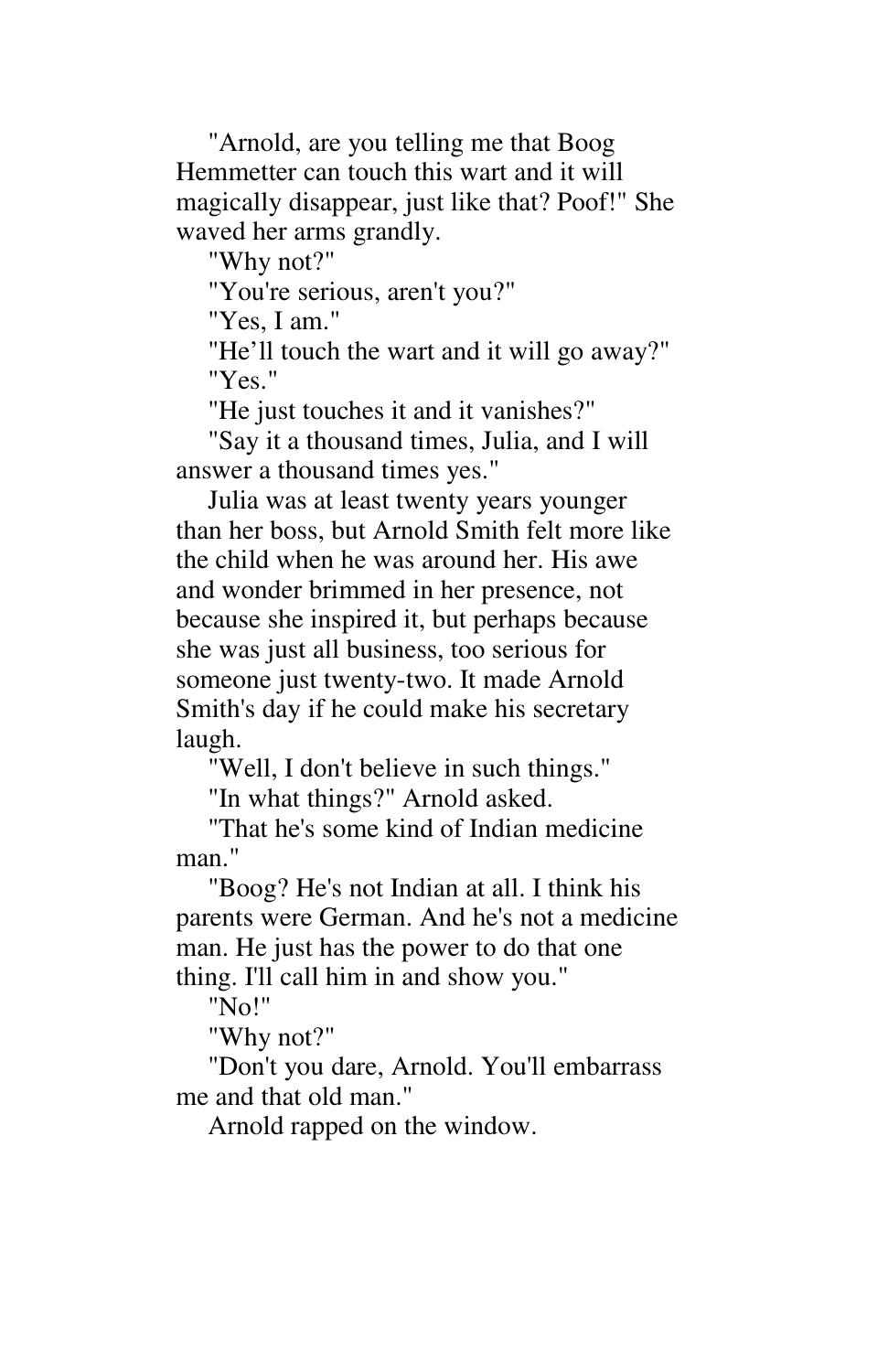"Me?" Boog asked through the glass. Arnold waved him in. Boog Hemmetter nodded, wet his finger, slicked back the few remaining tufts of silver hair and entered the office.

"I can't believe you," Julia said. "Don't make fun of him."

"I'm not."

She quickly grabbed some folders and rushed to the typewriter.

"What are you doing?" he asked.

"I'm typing up some deeds."

"You can do that later."

"Don't embarrass me," she said, rolling letterhead into the typewriter. "Don't be mean."

The bell tinkled above the door and Boog entered.

Arnold smiled. "Boog, how are you?"

"Oh, I'm fine, just fine."

"Everybody doing well by you, Boog?"

"Oh, sure. Can't complain."

"They're not giving you a hard time at the bank are they?"

"Oh no. We just like to rib each other, that's all."

"What brings you to town, Boog?"

"Post office," the old man said.

"Can I get you some coffee?"

"Sure!"

"Well sit down while I pour," Arnold said.

"You don't take anything in it, right?"

"Not since the war," Boog laughed.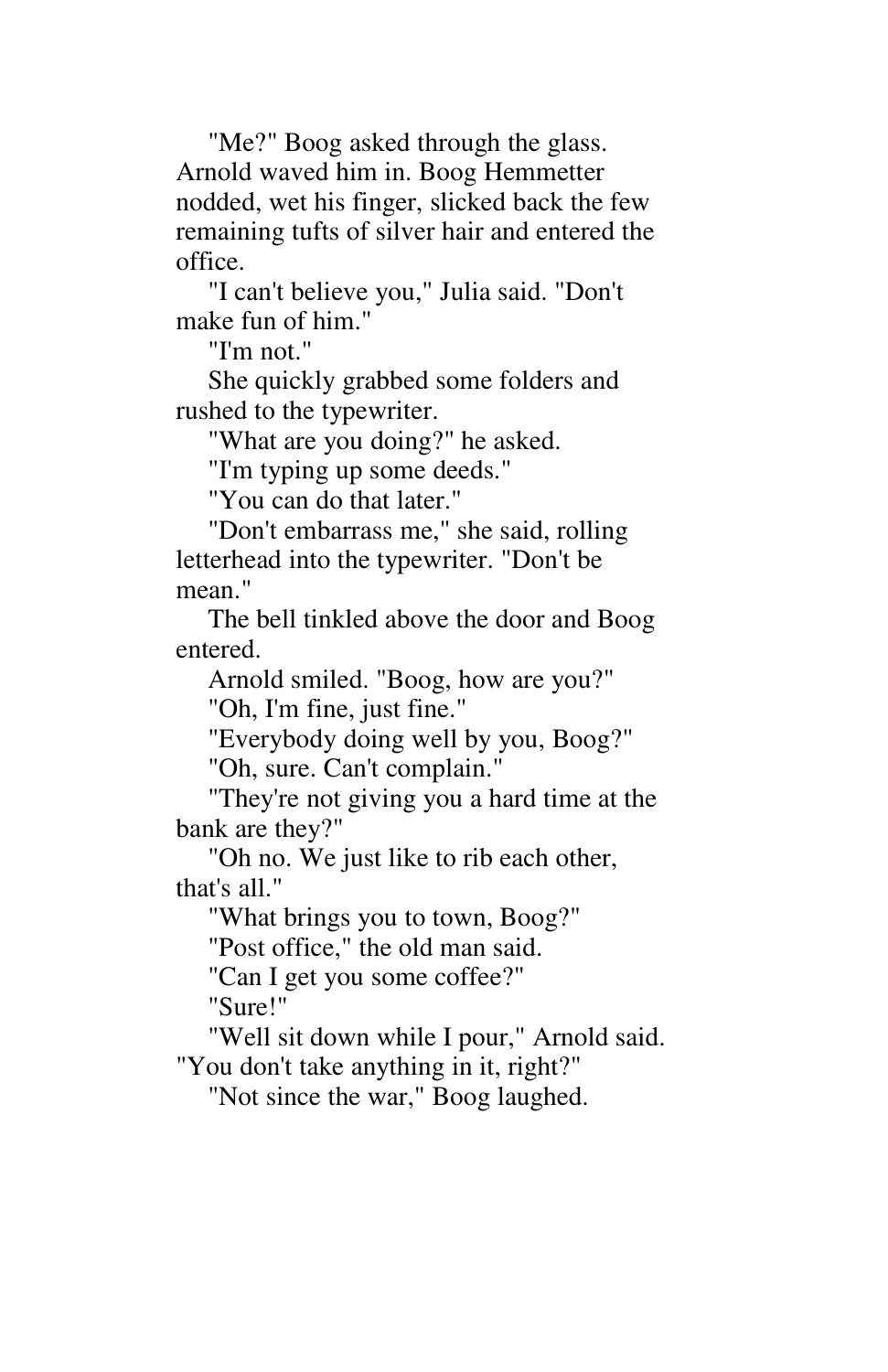Forty years later, Boog still talked about sugar rationing.

"Boog, I was just telling Julia about how sad I am now that I got rid of my father's cabin out there in the Allegheny mountains. You remember that cabin?"

Julia smiled and rolled her eyes.

"I think I went hunting with him once or twice," said Boog.

"Yessir...the mountains," said Arnold. "Boog, speaking of mountains...remember telling us when we were boys about the power to move mountains? I can sell them, Boog, but I can't move them. I can have them dug up or even talk to the state about having a highway cut through the middle of one. But I can't move them."

"Anyhow, Julia's heard stories about you and all, but she says she's not so sure about your power. Hard to believe, isn't it?"

"I've lost touch with the young folks," Boog said. "They're all moving out of town anyway. My kids are gone. Neighbor's kids, they're all gone. Are you gonna move away, too?"

Julia said yes. She would finish her secretarial studies at the community college within months and she had a cousin in Pittsburgh she could stay with till she got on her feet.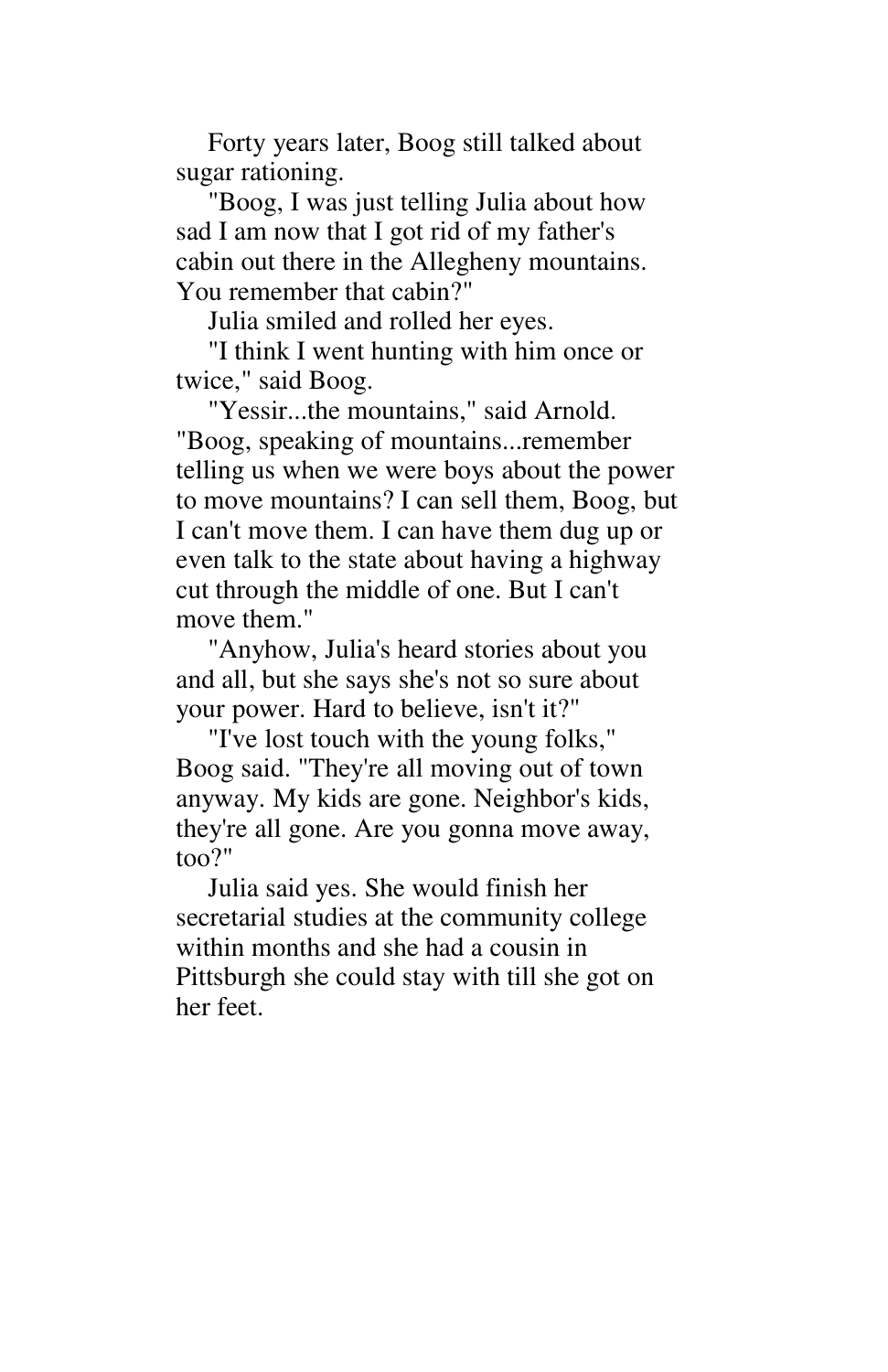"I've been to some ball games there," Boog said. "It's a big city. Used to be smokey, just like around here, back when we had plants. No more jobs like that. No more jobs for brutes."

"But you still have the power, don't you?" Arnold Smith asked.

"You sure you wanna hear my story?" Boog raised his frosty eyebrows.

"Sure, she does," Arnold answer. "How else is she going to understand?"

"You sure?" Boog asked Julia.

Julia shrugged, still concealing her hand. "Why not."

So Boog told his story.

"When I was a boy in the twenties, there was revival tents that brought this town to life. No TVs and the big picture shows was in Youngstown and getting there before the freeways took some time. Anyhow, these caravans came rollin' into town just after the harvest, when all the work was done, sometimes just hours after the celebratin' calmed down. Lotsa fellas worked hard and drank just as hard, and a week later, they was saved by the preachers for the winter. Come spring they started to workin' hard again, then to drinkin' hard, and then get saved again, every harvest. I know some fellows got saved a dozen times. But oh them preachers, with their wild hair and bug eyes, how they'd scream. *Shame upon thee who has bowed to the god of John Barleycorn! Cleanse thy body, purify thy mind, for you have the power*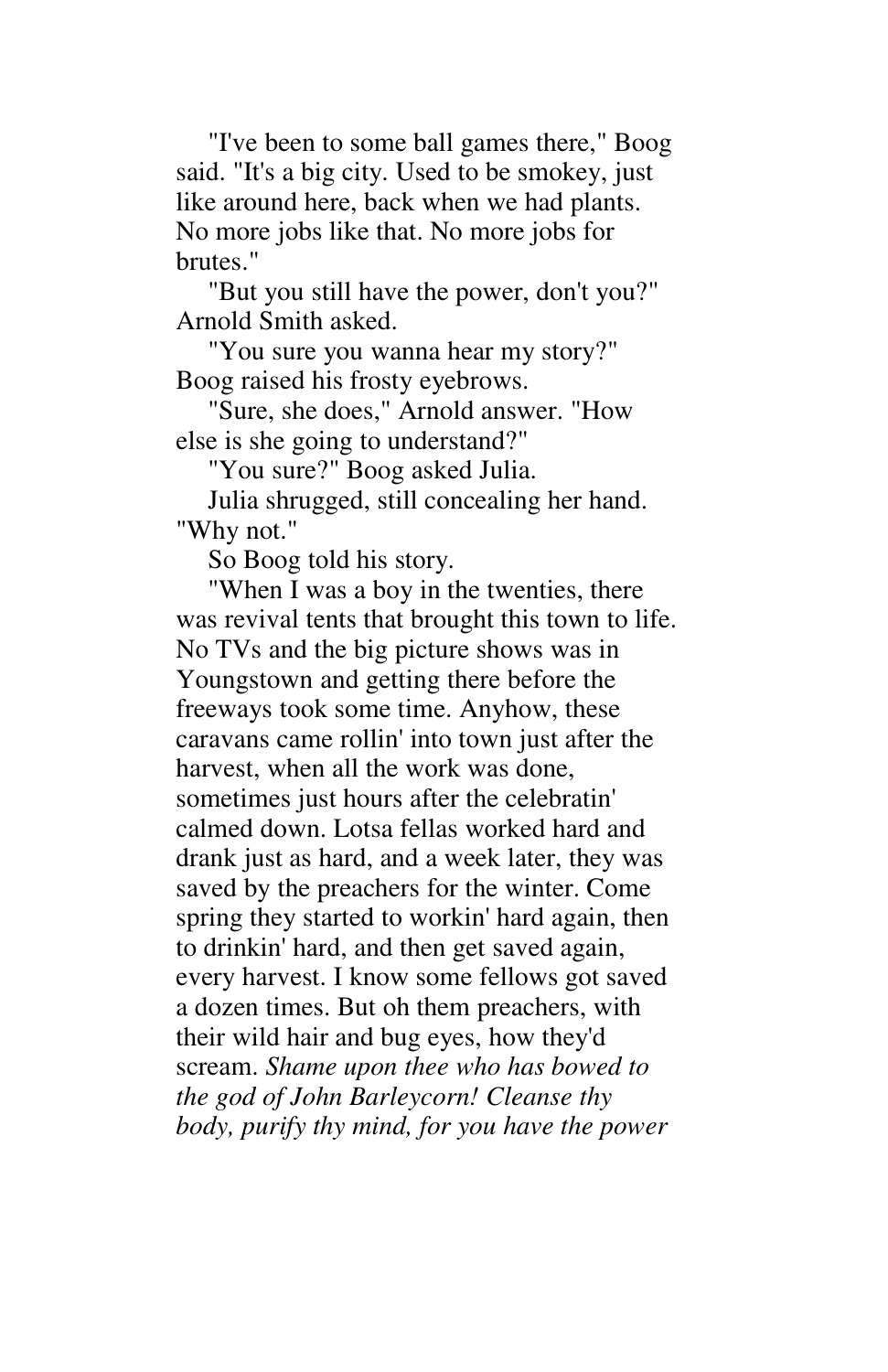*to move mountains!* That's the kind of preaching I heard all my life, but once when I was thirteen years old, them words just seared into me, and I heard them preachers like I never heard them before. Maybe I wasn't listenin' before that day, or maybe up to that time I was just plain too young, I don't know. But I do know that I was given the power on that day."

"Now I didn't do much with it for a few years. Just sorta let it soak inside me. Never even told anyone about it. Not even my ma and pa. Well, sure enough, two years go by and I'm finally old enough to leave school. Lots of us quit school to work in them days. So I was workin' on the Harn Brothers farm, luggin' milk cans, pourin' grain into feed troughs, loadin' trucks, when I start to think about them words. *You have the power to move mountains.*"

"I was workin' with Quincy Powell. He's dead now. And we're loadin' crates of eggs, me down on the ground handing up and Quincy stackin' the crates up on the flatbed. So for some reason, I don't know why, I start tellin' Quincy about what the preachers said about the power to move mountains."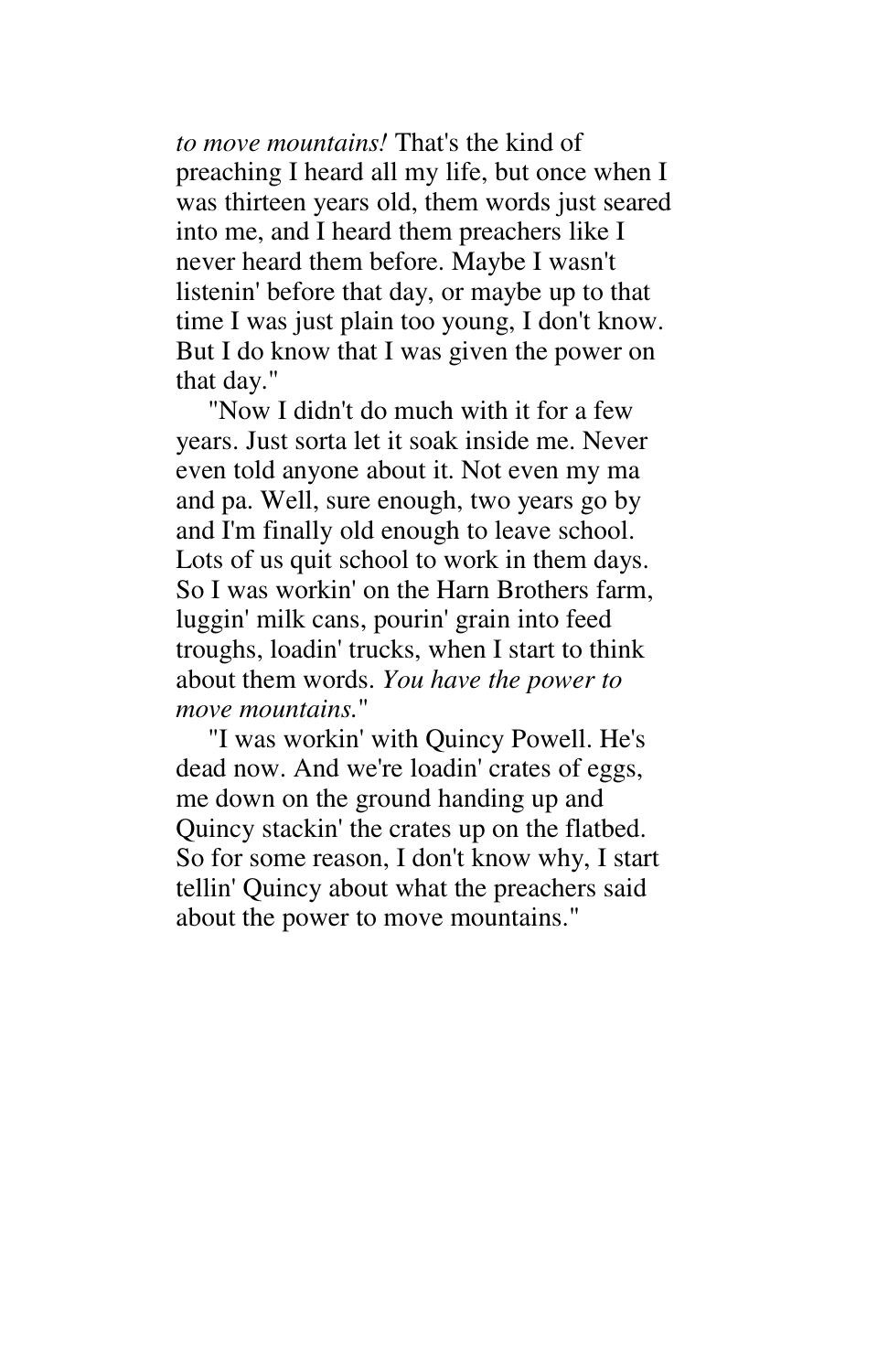"Quincy said, *Why you tellin' me, I was there, too!* And I said to Quincy, *yeah, but you didn't get the power of the Lord*. And he says, *neither did you, Boog, so don't give me that look, coz I know you ain't got no powers from God.* Well, I just smiled and he says, *don't smile Boog, coz you ain't a preacher and you can't speak in tongues and you ain't got the power to lift them eggs, let alone the power of the Lord.*"

Well, I had never felt more calm in my life when I handed him up some eggs and said, *I may not be a preacher, but I got other powers.*  Well, he just took the eggs from me and was thinkin' a minute, not sure what to say, till he says, *all right, friend, why don't you tell me 'bout these...powers.* Then it was my turn to load eggs for awhile and figure out what to say. Finally, I said, *I'm not sure yet. And I ain't in a hurry to find out. All in the Lord's time.* Quincy just bust out laughin', tips a little, and a big crate of eggs slips from his hands and tears into a wart on his knuckle. Blood squirted from his hand. To this day I don't remember thinking much except that I reached up, touched the wound and said, *little mountain go away, tumble down into the valley of death.* Quincy, he showed me his wart the next day, pointing to his hand, and I says *ain't nothing there* and he says, *exactly*. To his dying day he says I cured him and from that day which is over sixty years ago I been helping folks out just like you, little girl."

"Very interesting story," said Julia.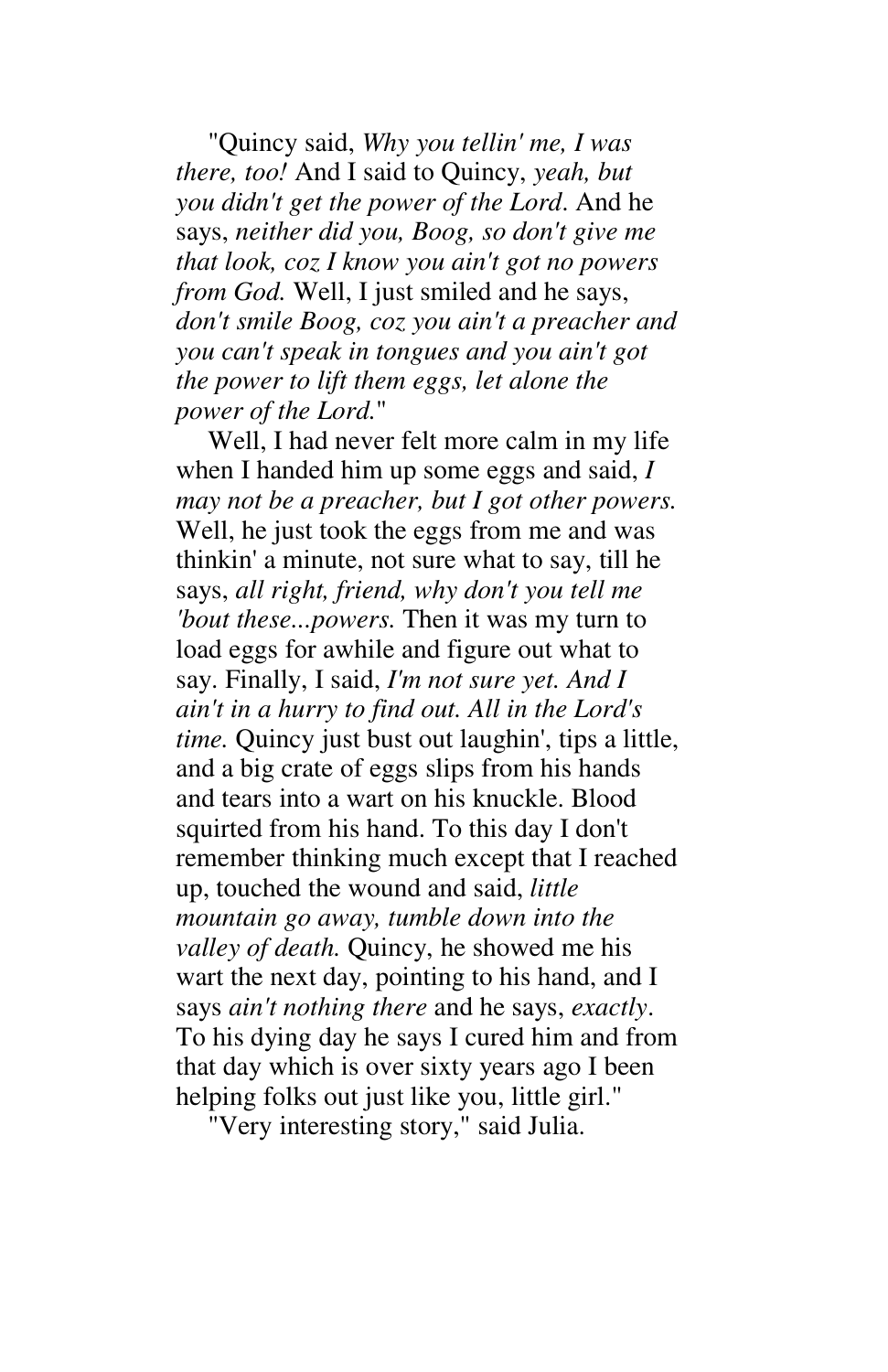"Excuse me for just a moment, Boog. Arnold, may I speak with you for a moment about this lease agreement?" She waved a folder. Arnold followed her to the back room.

"What's wrong?" Arnold asked.

"That was, well, interesting, but I don't feel right about playing with some old guy's mind. He seems like a nice old man."

"So?"

"So I don't want to play games with him."

"It's not a game, Julia. He'll rub it and in a few days the wart will be gone."

"I don't know," she said, covering her hand. Arnold paced and looked in on Boog. "Coffee okay, Boog?"

"Yup." Boog saw Irv Holloway outside and waved.

"It just makes me feel kind of weird and nervous," Julia said.

Arnold Smith grew impatient. "Come on, this isn't Moses parting the Red Sea. What's the big deal? There won't be any talking clouds." Arnold marched back to his desk. Boog sipped coffee. Julia walked slowly from the back room to the front desk.

"Okay," she said, extending her hand to Boog, looking out the window. The old man examined the wart on her thumb like a jeweler inspecting a ring. He said words under his breath. Boog held the young woman's hand as if it were a sick bird and continued speaking to himself quietly.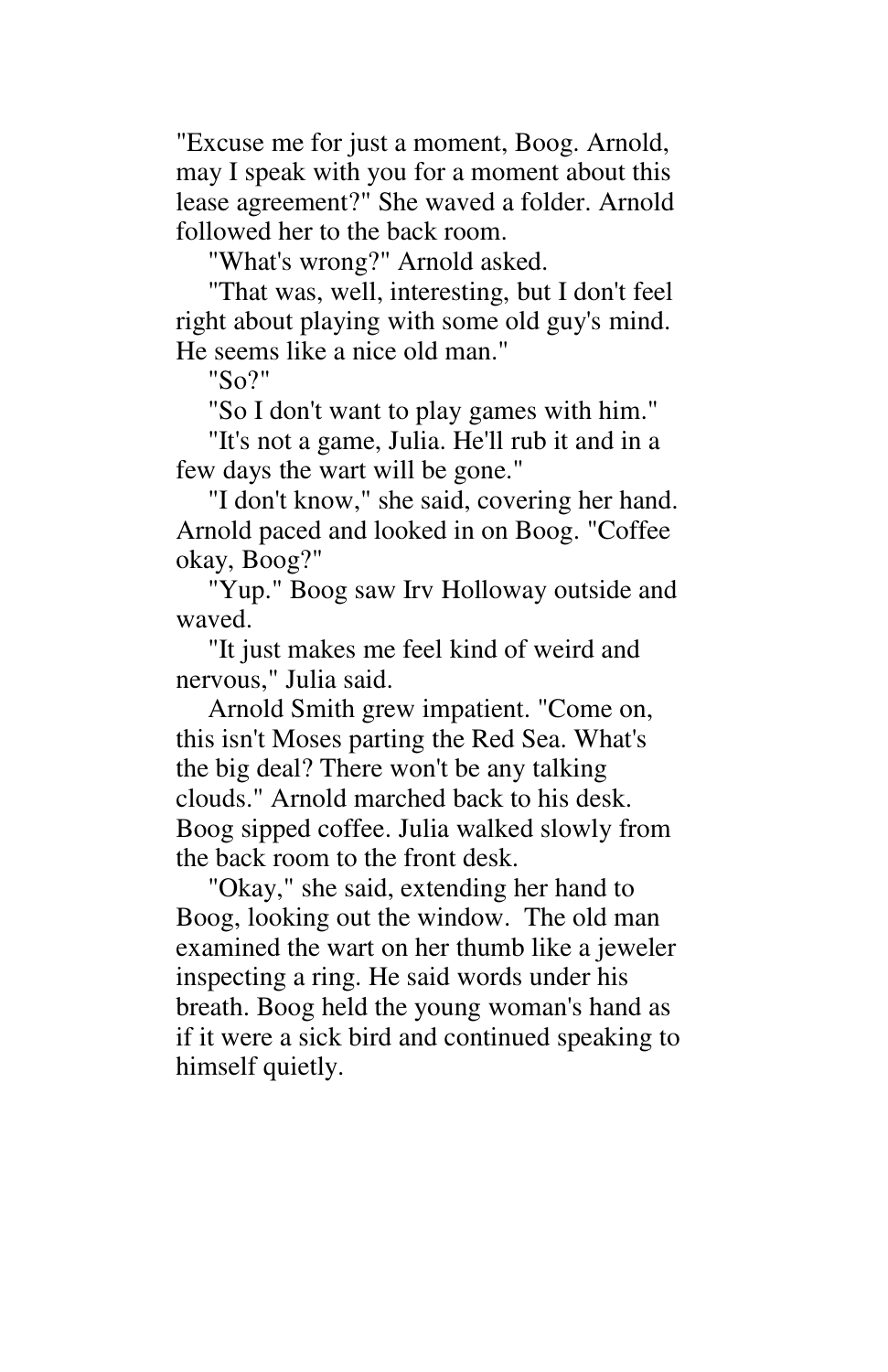"Mmm...the power...mmm...tumble tiny mountain....collapse into dust....the valley of death...mmm....mmm...mmm..."

He then lowered his head, opened his eyes and patted Julia on the wrist.

"There, young girl, it'll be gone in a day or two."

"It will?" Julia was surprised to feel a flicker of hope, even if only for a moment.

"Yes, it will." Boog smiled and finished his coffee in two big gulps. "And now, I have to go. I sweep out the American Legion every other day, clean their toilets. Keeps me busy. Bye now."

Outside, he waved to Arnold and Julia through the window. They watched him walk down the street, stepping over cracks, greeting familiar faces at the bank and hardware store.

"Has Boog ever cured you?" Julia asked Arnold.

"Probably."

"You're not sure?"

"I'm sure he probably did. He was the school janitor. We saw him everyday. I'm sure he cured me. He has the power to move mountains."

"This is just so fishy," she said.

"Think so?"

"It's just hard to swallow."

"I agree."

"Well, I don't get it then. In this dinky little town, why would Boog Hemmetter have the power to make this thing go away?"

Arnold shrugged.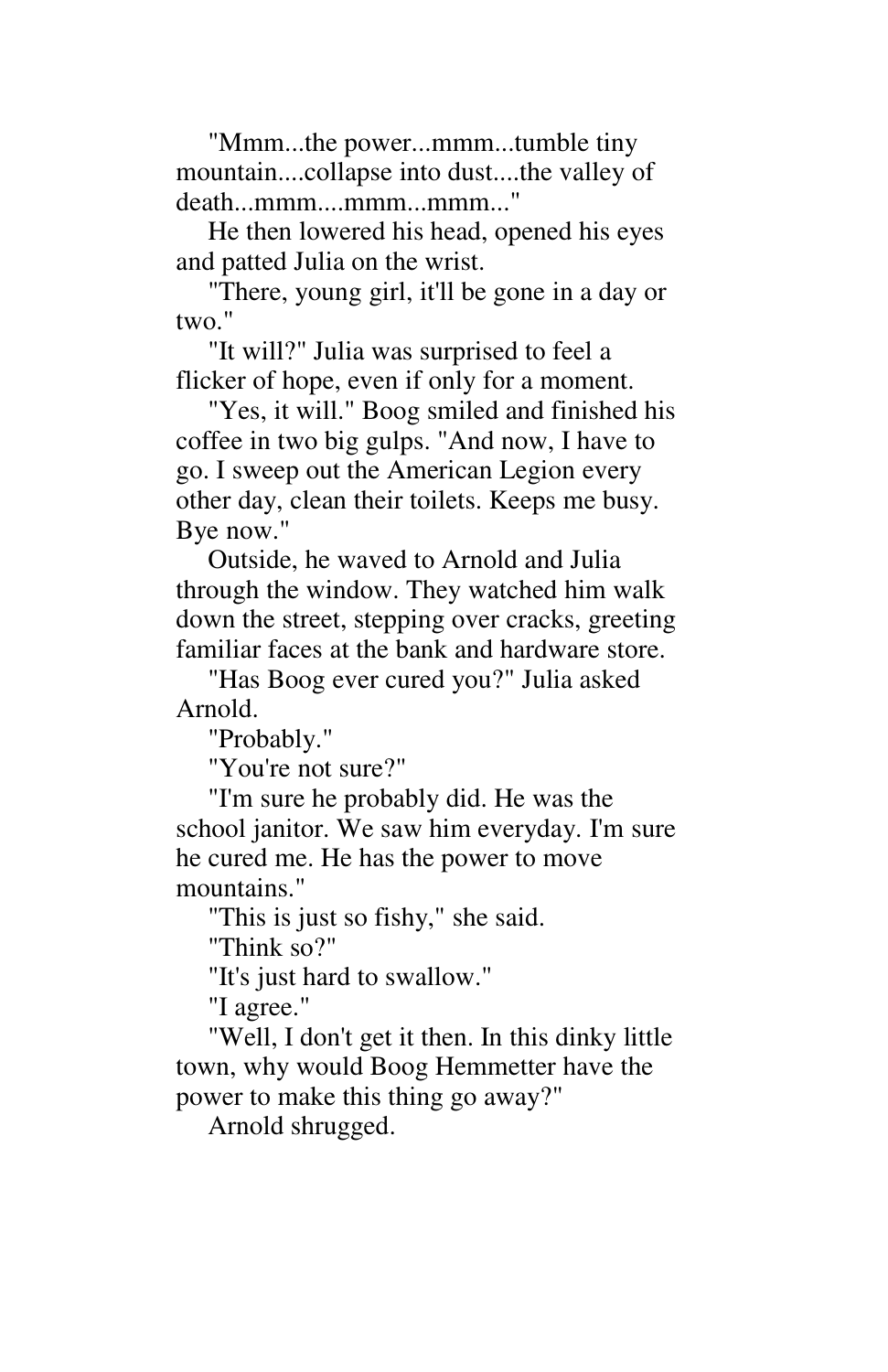"I'll tell you what," said Julia, "if my wart goes away, I'll give Boog Hemmetter ten bucks."

Arnold shook his head and smiled. He looked out the window. Boog Hemmetter was across the street sweeping the sidewalk in front of the American Legion building, looking up at the darkening sky.

"Looks like rain," said Julia. "We could use the rain."

Boog shook the dust from the broom. Old whiskey drinkers will be tramping that dust back in later that afternoon. Then Boog will sweep it back outside.

Arnold was just old enough to remember this town at war, when all those old afternoon whiskey drinkers were the sturdy young men, the brothers and uncles who fought the Germans and Japanese. Those were sad days, when some brothers and uncles never came home. But Arnold also remembered them as comforting days because everyone had some sort of faith. Telegrams told about sons who died on battlefields and news headlines announce the deaths of thousands. Enough blood spilled to fill a sea and yet there was faith. Though life hung in the lurch, suspended by a twine that continually unraveled, people silently agreed to believe in the same things. If the twine snapped, someone cushioned the fall.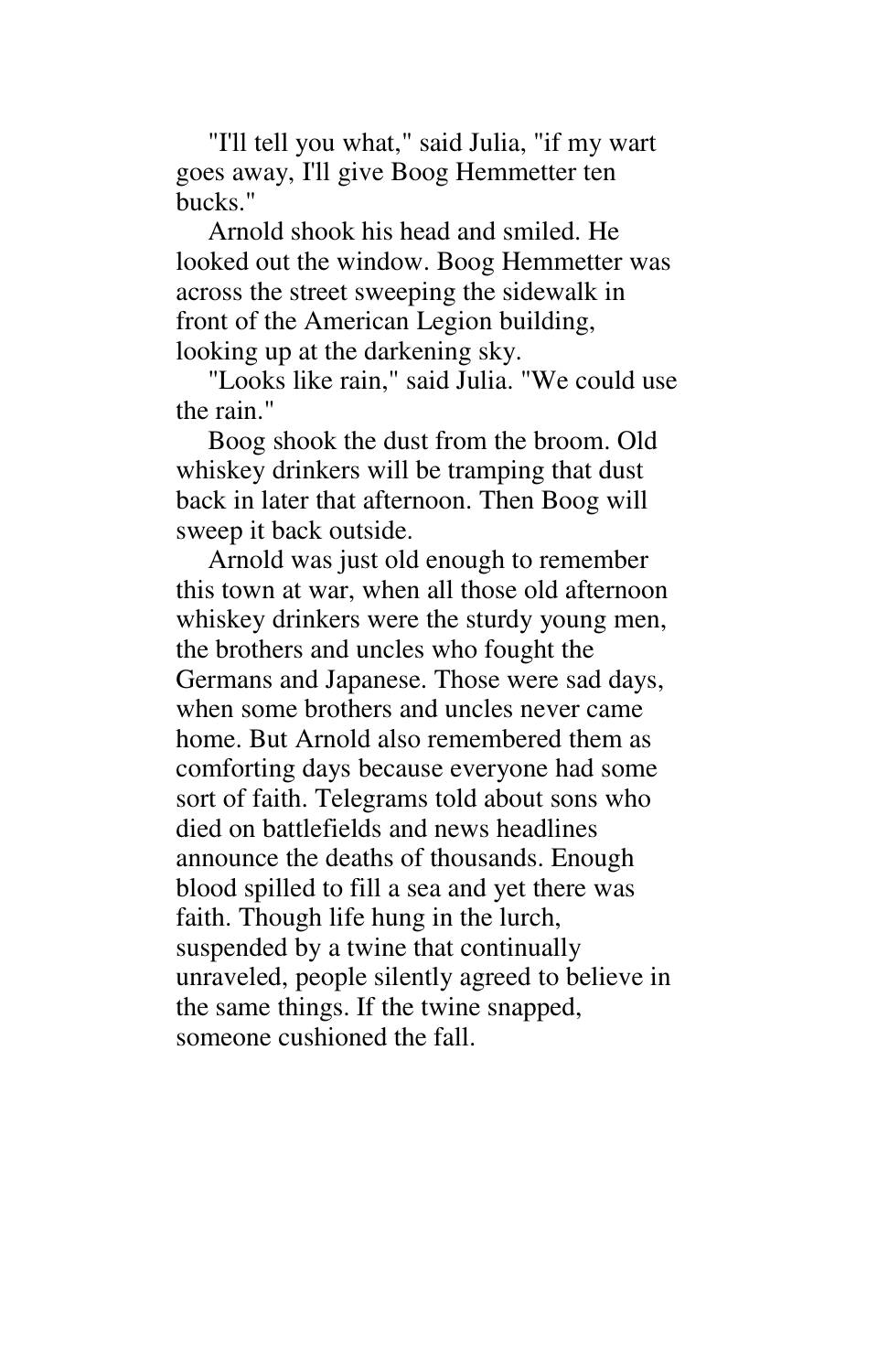Arnold Smith watched Boog Hemmetter reach out his hand to feel the first drops of rain. Arnold remembered the rain of his boyhood, when folks turned up their collars and ducked under awnings, the very same awning secured by rusty bolts to his own building. Rain became a spare moment to say hello, to catch up, to bless someone.

Arnold Smith knew that Boog and all the old-timers believed in the power to move mountains. And Arnold could see that Julia Schultz and her friends clenched their jaws defiantly in the face of such things that relied on faith, and instead, forged on with their lives with faith only in themselves and their own abilities, and God help you if that ran out, if only there was a God.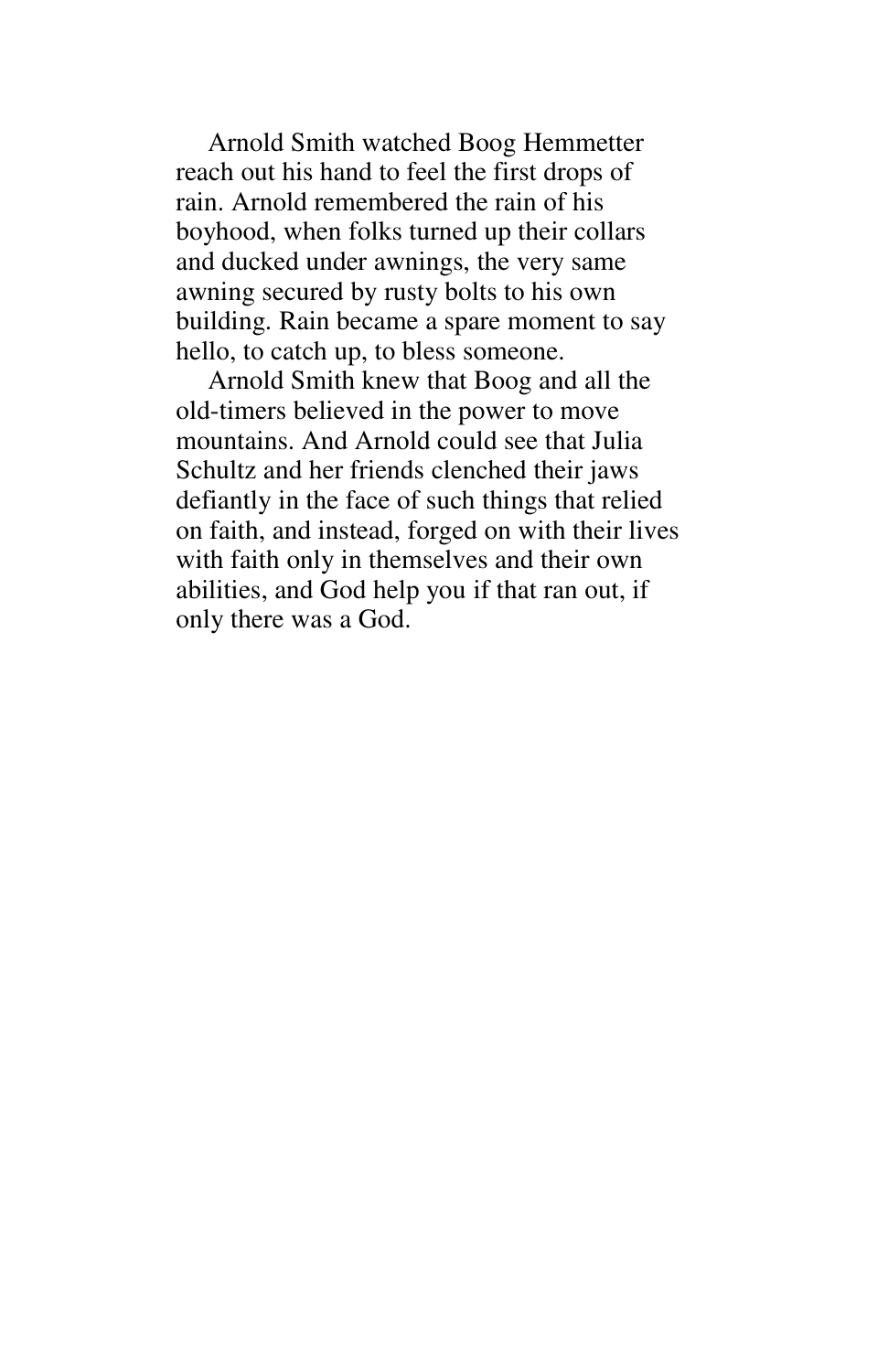## **Exercise**

Discuss the four ways the author develops characters – direct description, character's actions, characters' words and thoughts, other characters' words and thoughts. Begin by creating a chart like the one below. (Examples included.)

| Characters        | Direct<br>description                                                                                                       | Actions | Thoughts or<br>words                                                                                                                                               | Others<br>thoughts or<br>words |
|-------------------|-----------------------------------------------------------------------------------------------------------------------------|---------|--------------------------------------------------------------------------------------------------------------------------------------------------------------------|--------------------------------|
| Boog<br>Hemmetter | "The old<br>man's gait<br>was made<br>crooked by<br>age and his<br>hardening<br>superstition<br>to not step<br>on cracks.". |         |                                                                                                                                                                    |                                |
| Arnold<br>Smith   |                                                                                                                             |         | "I can have<br>them dug<br>up or even<br>talk to the<br>state about<br>having the<br>highway<br>cut through<br>the middle<br>of one. But I<br>can't move<br>them." |                                |
|                   |                                                                                                                             |         |                                                                                                                                                                    |                                |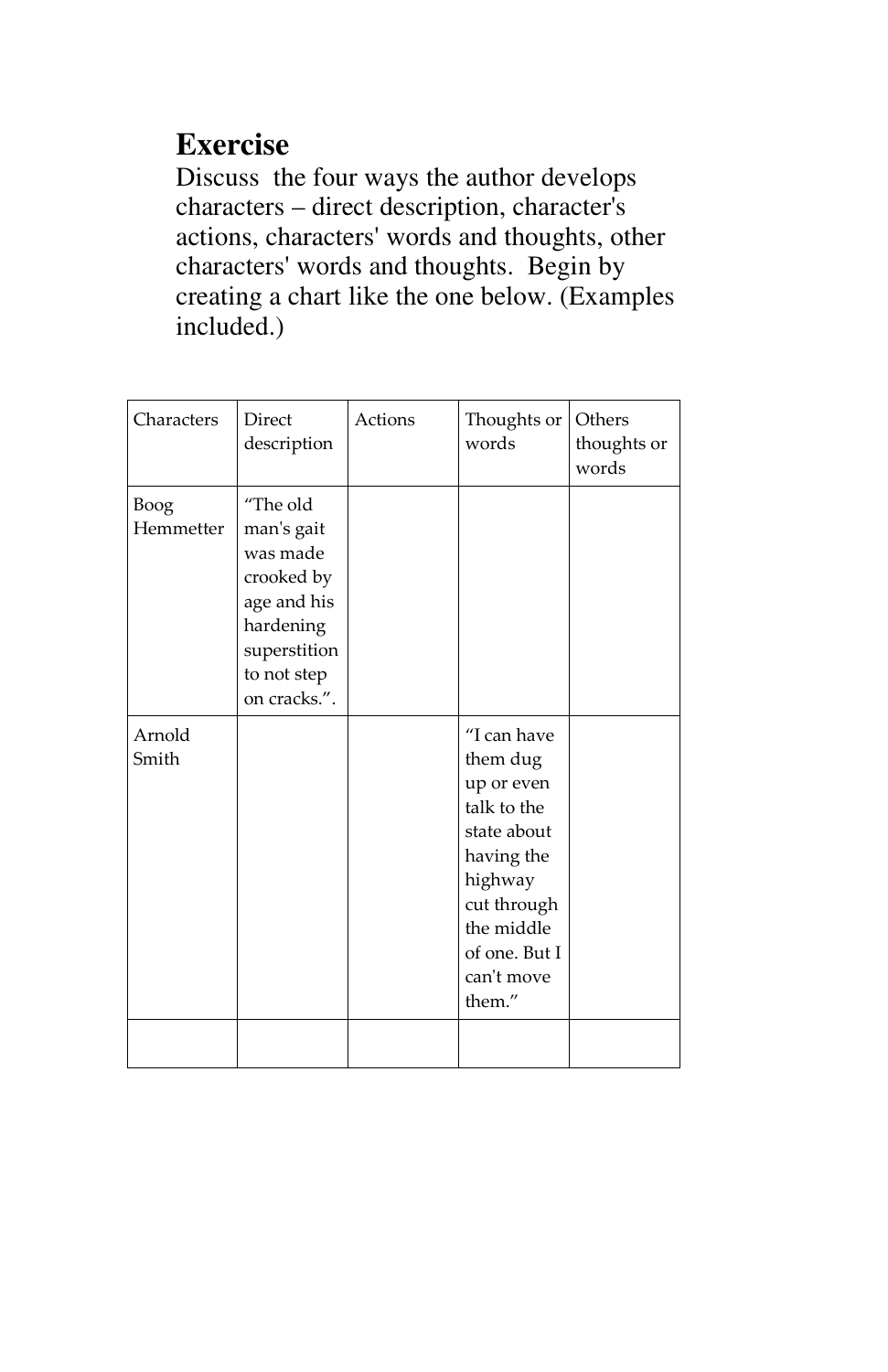#### FREE SAMPLE STORY Go to www.markmorelli.net for more

## **Afternoon Surprise**

The theme music faded, and the first words spoken by Leeza Jessie Jones were uncharacteristically somber. Shelooked into the camera , which had been equipped with a special lens in order to not reflect too much the glistening in her eyes.

"Our hearts go out to our guests, Lillian and Michael Meeker. They are the parents of a missing child. We thank them for coming and today we hope to understand more about their tragic story."

The Meekers bowed their heads humbly. The audience clapped respectfully. Lillian Meeker explained how Krista, their six-yearold daughter, had wandered away from her at the mall. Michael Meeker said the police investigations met dead ends. Next, a psychologist appeared to discuss the horrible strains on the marriage that Lillian and Michael Meeker had to withstand and offered some statistics about missing children.

Leeza Jessie Jones bit her lips in a way that would make Bill Clinton videotape and study it. In a heartbreaking moment, Lillian Meeker bravely told the audience, "It feels like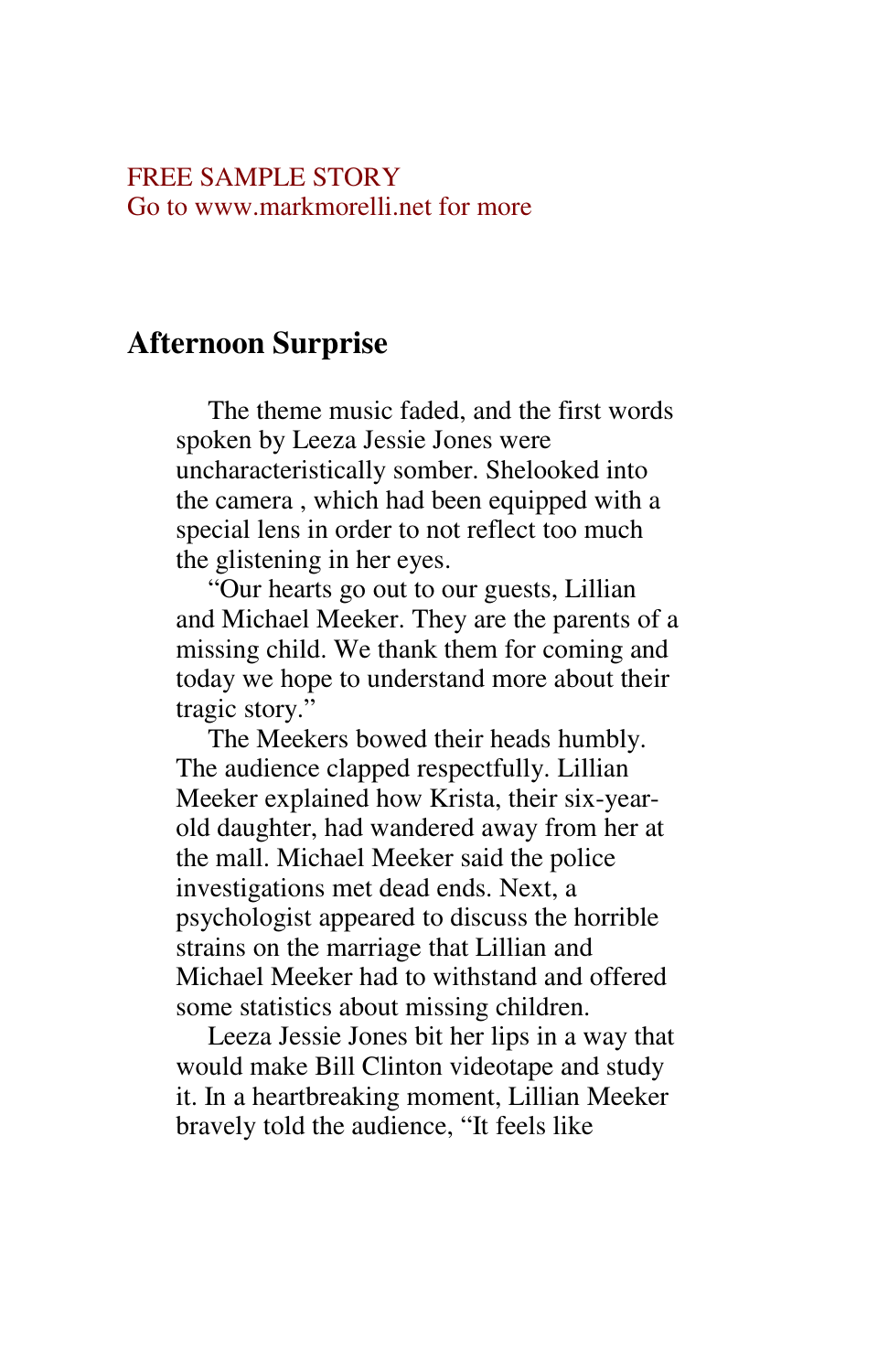someone just reached into my chest and tore out my heart. Somehow, and I don't know how, I will have to move on and face life. Please, please…all of you..don't ever let your children out of your sight. If I only knew where she was…"

"Let's hope we can do something about that," said Leeza Jessie Jones. She then introduced a psychic named Quentin Leep, a specialist in finding missing people. He had a proven record tracking down runaway teens, deadbeat dads, and people living incognito in trailers avoiding big captain gains taxes. Quentin Leep spoke with closed eyes while he fiddled with a deck of playing cards.

"Your daughter is very close to you," Quentin Leep told the Meeker.

"She'll always be close to us," said the father. "I don't go a minute without thinking about her."

"She remains close to you," said Quentin Leep, eyes still closed.

Lillian buried her face in her palms and her shoulders shook. Michael comforted her.

Leeza Jessie Jones smiled wryly. "We'll find out how much closer…when we come back from this break."

The Meekers raised their heads, befuddled.

After the commercial, Leeza Jessie Jones probed Quentin Leep.

"You say that you feel the missing girl is close?"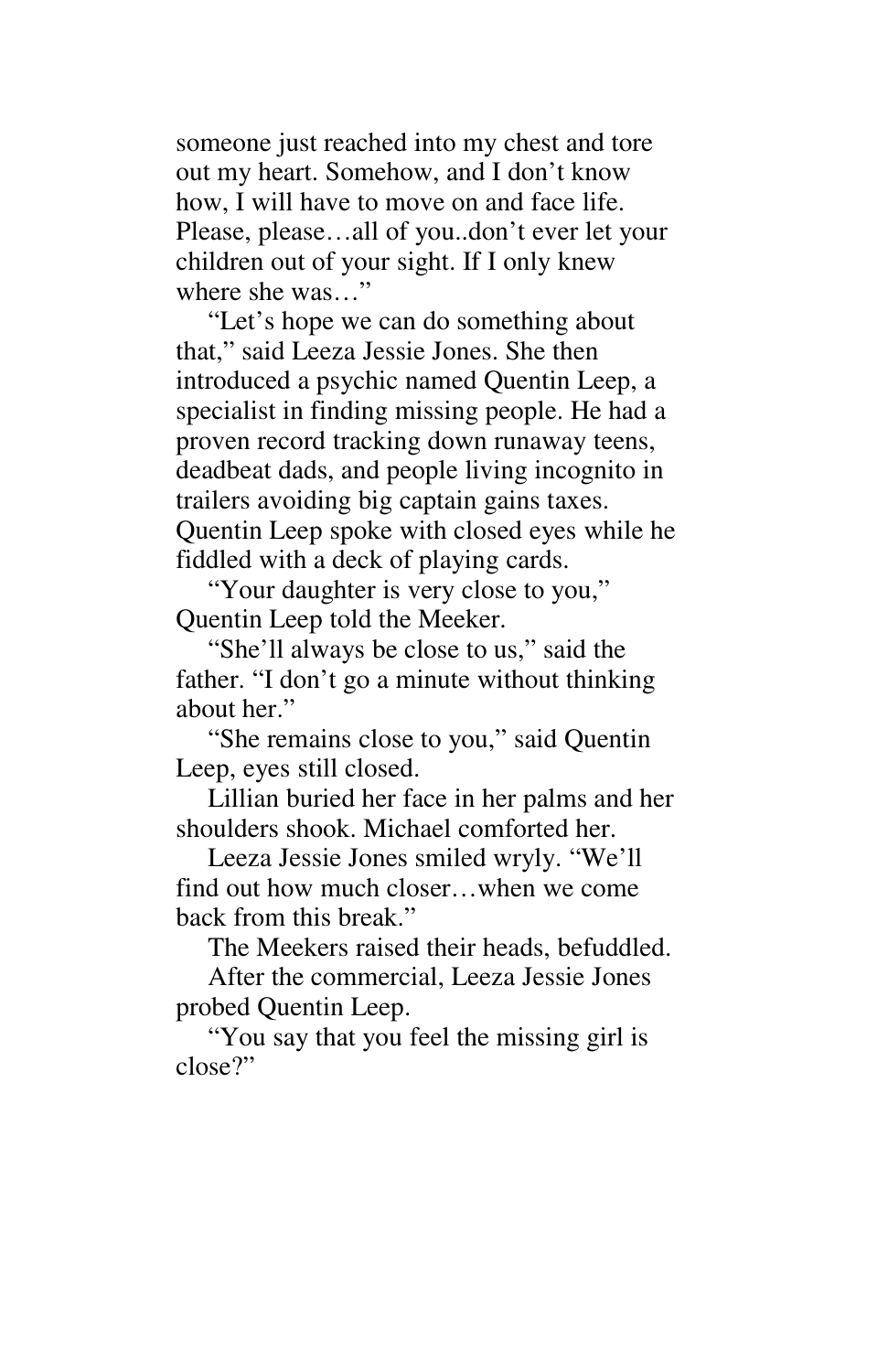"Yes, Leeza, I'm getting a very strong feeling about that. I'm feeling red, which is a very strong, close color."

"I know when I wear a red dress my boyfriend likes to get strong and close," said Leeza.

The audience laughed. A few hooted. Lillian and Michael clutched each other's hands.

"What would you say to your daughter if she was right here with you?" said Leeza Jessie Jones softly, her eyes darting from the Meekers to her floor director and back.

Michael Meeker's chin quivered as he spoke. "I would tell her...that we love her... and that…that…" but he could not continue. Audience members wiped their eyes with tissues provided by the show's sponsors. Leeza Jessie Jones leaned over and patted the Meekers' shoulders.

"We have a little surprise for the Meekers," she said.

A recording of the missing girl's favorite ditty, Merv Griffin singing "I've Got a Lovely Bunch of Coconuts" played as Leeza Jesse Jones pointed to the curtain and said, "Please welcome to our show, the missing little girl, Krista Meeker!"

A little girl, now seven, wearing a brand new red outfit provided by another sponsor, appeared hesitantly from behind the curtain.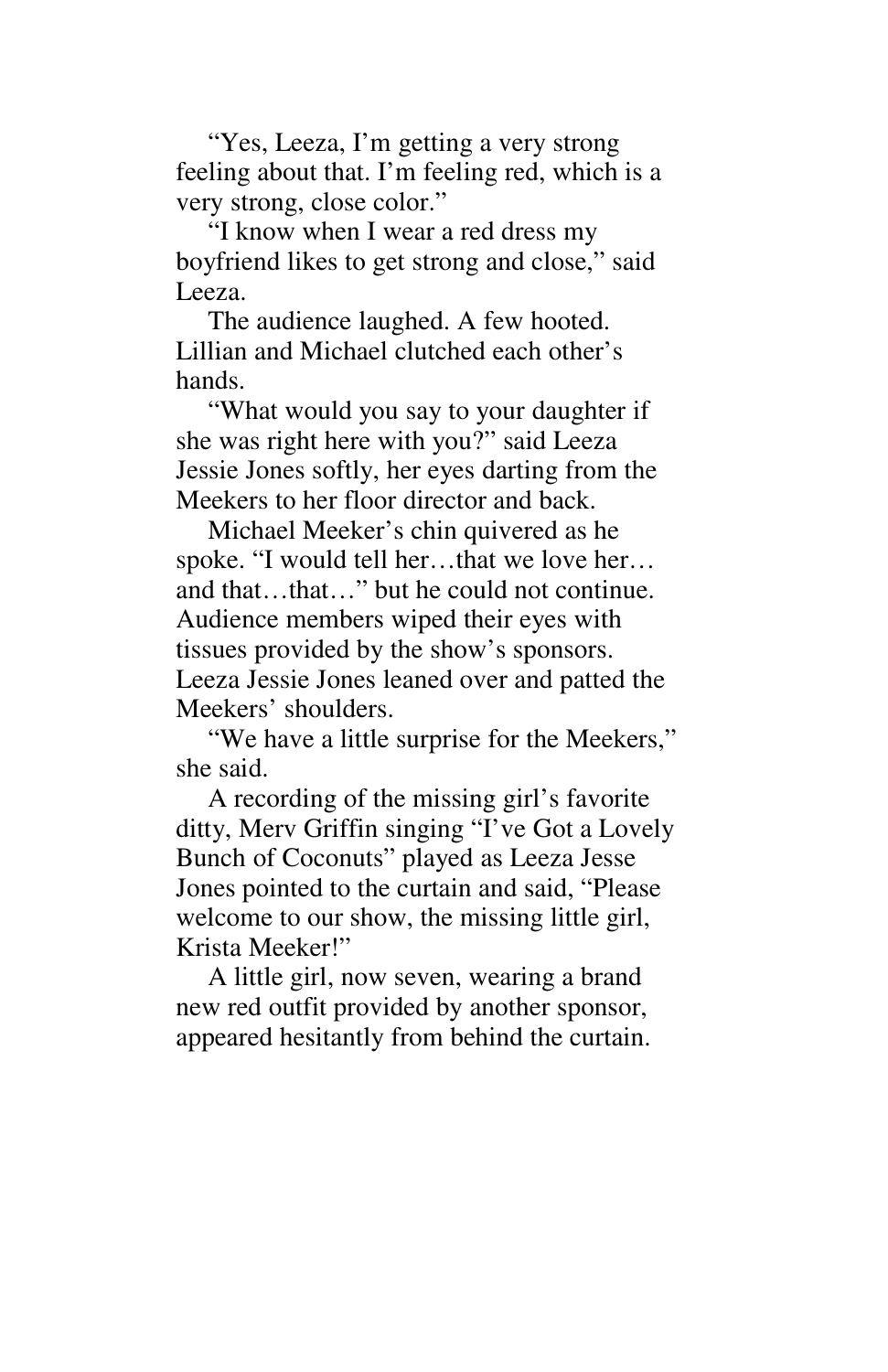Michael Meeker's eyes widened. Lillian Meeker took quick shallow breaths and her hands shook. They were numb, frozen to their chairs.

Leeza Jessie Jones' smile was big as a quarter moon in a cloudless sky. She poked the parents playfully on the shoulders. "Go ahead, go see Krista," she said. "It's really, really her."

The audience caught on and erupted in wild cheers, chanting "Kris-ta, Kris-ta, Kris-ta!" The host gently led Krista Meeker to her parents and the family finally embraced.

"When we called you three weeks ago to appear on this show, did you have any idea this would happen?" Leeza Jessie Jones asked.

Michael and Lillian stammered incoherently. Leeza saved the day by holding out her hand and saying, "Ladies and gentlemen, the Meekers have been reunited. They not only have each other, they have some brand new prizes we'll give them right after this break!"

After the commercial break, Leeza took questions and comments from the audience.

"I'm really happy for the parents that they got their little girl back," said one tall woman with her hand on her hip. "But at first they didn't even hug her. There's something weird about that."

"I just want to know why, you know, this lady is not watching her daughter at the mall?" said a young man with a backwards baseball cap.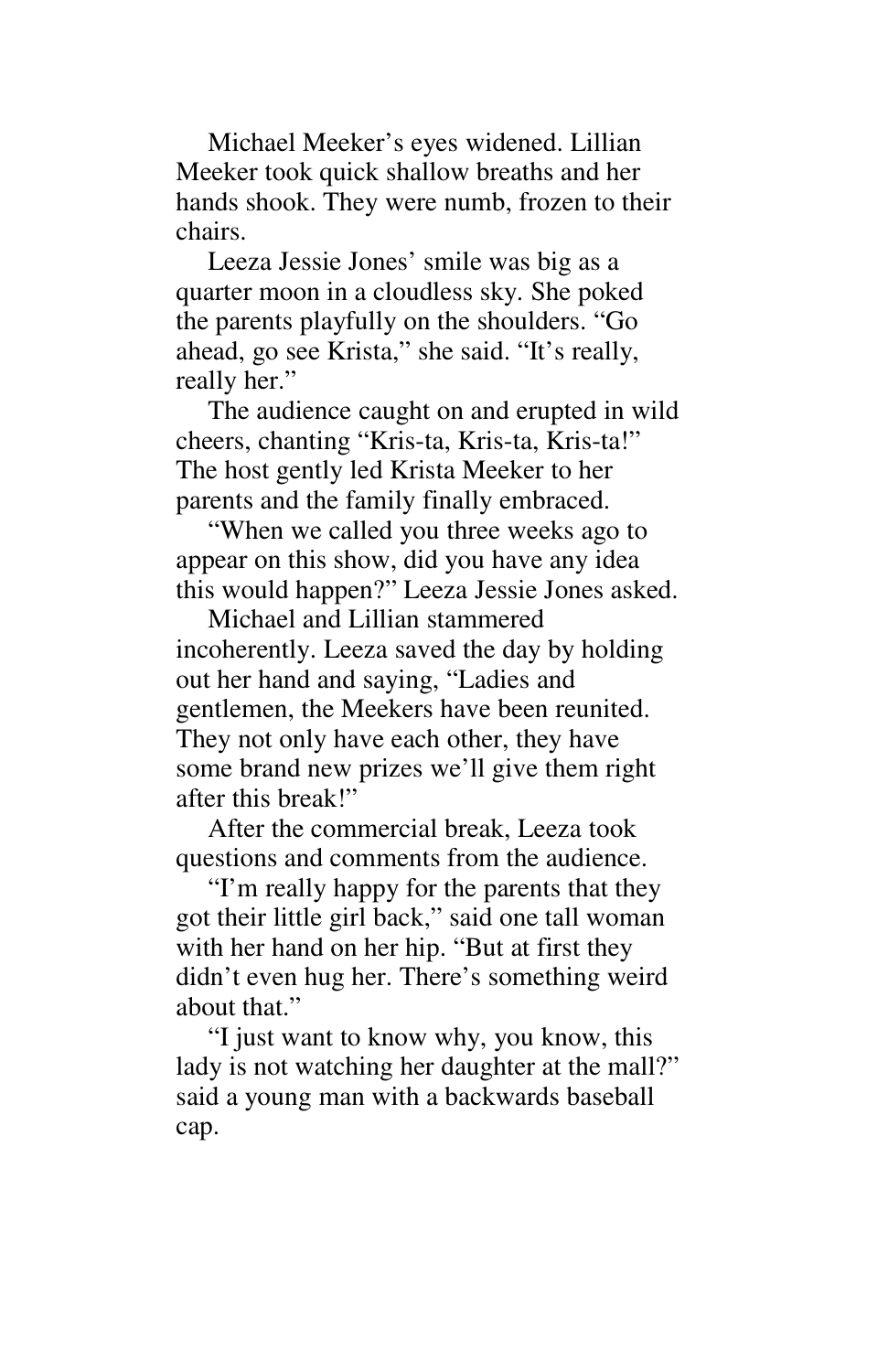"I have a question for the little girl. Did you run away from home because of abuse?" asked a woman in a blazer who added an extra syllable to every word she spoke.

A middle-aged man asked Quentin Leep to predict stock futures. Quentin Leep then spent the rest of the program describing the laws of insider trading and why, because of his clairvoyant gift, he was not allowed to discuss the stock market with anyone.

Meanwhile Michael and Lillian Meeker were getting on-air makeovers.

\* \* \*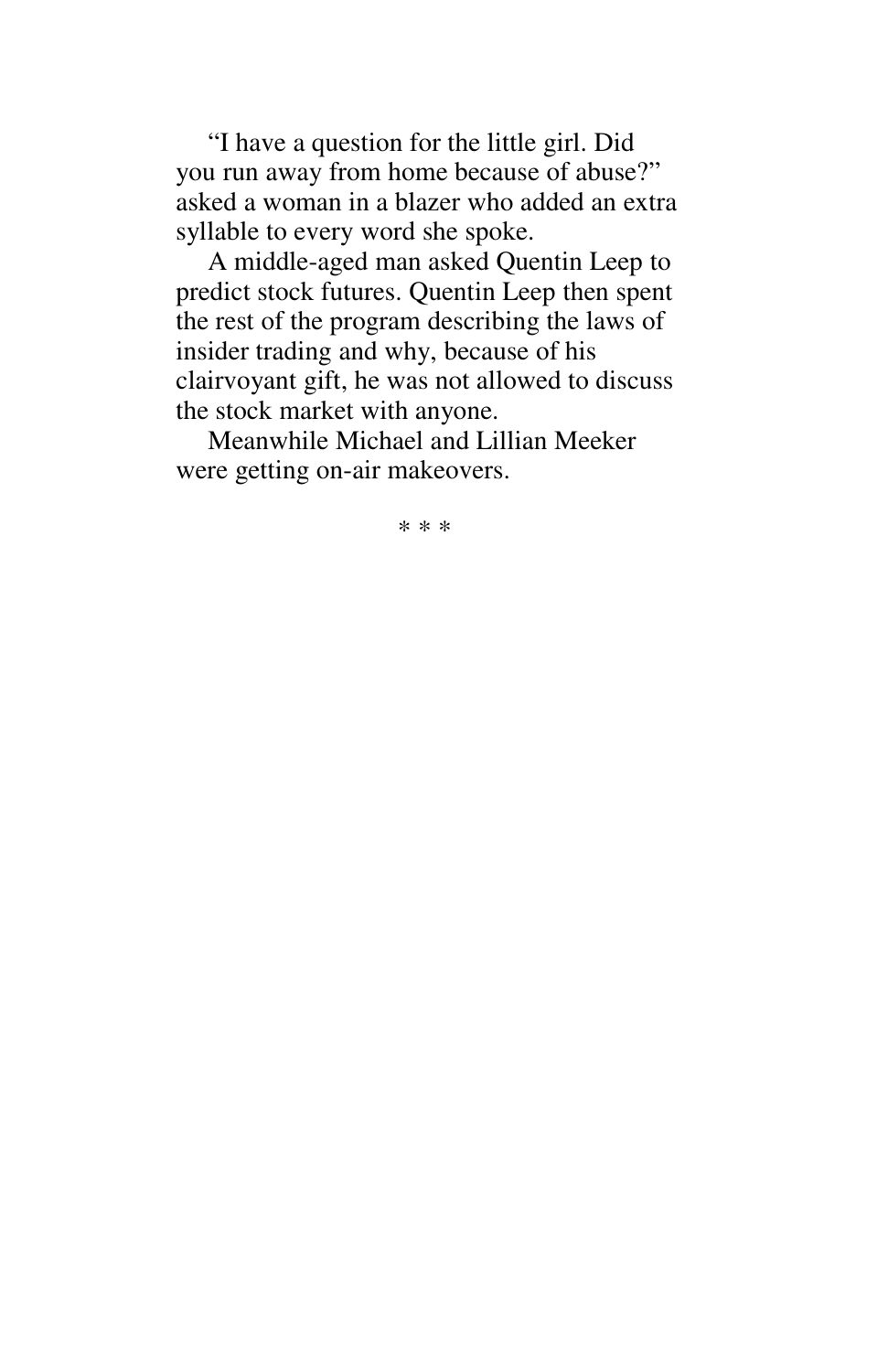## **Exercise**

Discuss the four ways the author develops characters – direct description, character's actions, characters' words and thoughts, other characters' words and thoughts. Begin by creating a chart like the one below. (Examples included.)

| Characters            | Direct<br>description                            | Actions | Thoughts or<br>words                                                                | Others<br>thoughts or<br>words |
|-----------------------|--------------------------------------------------|---------|-------------------------------------------------------------------------------------|--------------------------------|
| The<br><b>Meekers</b> | They were<br>numb,<br>frozen to<br>their chairs. |         |                                                                                     |                                |
| Quentin<br>Leep       |                                                  |         | "She<br>remains<br>close to<br>you," said<br>Quentin<br>Leep, eyes<br>still closed. |                                |
|                       |                                                  |         |                                                                                     |                                |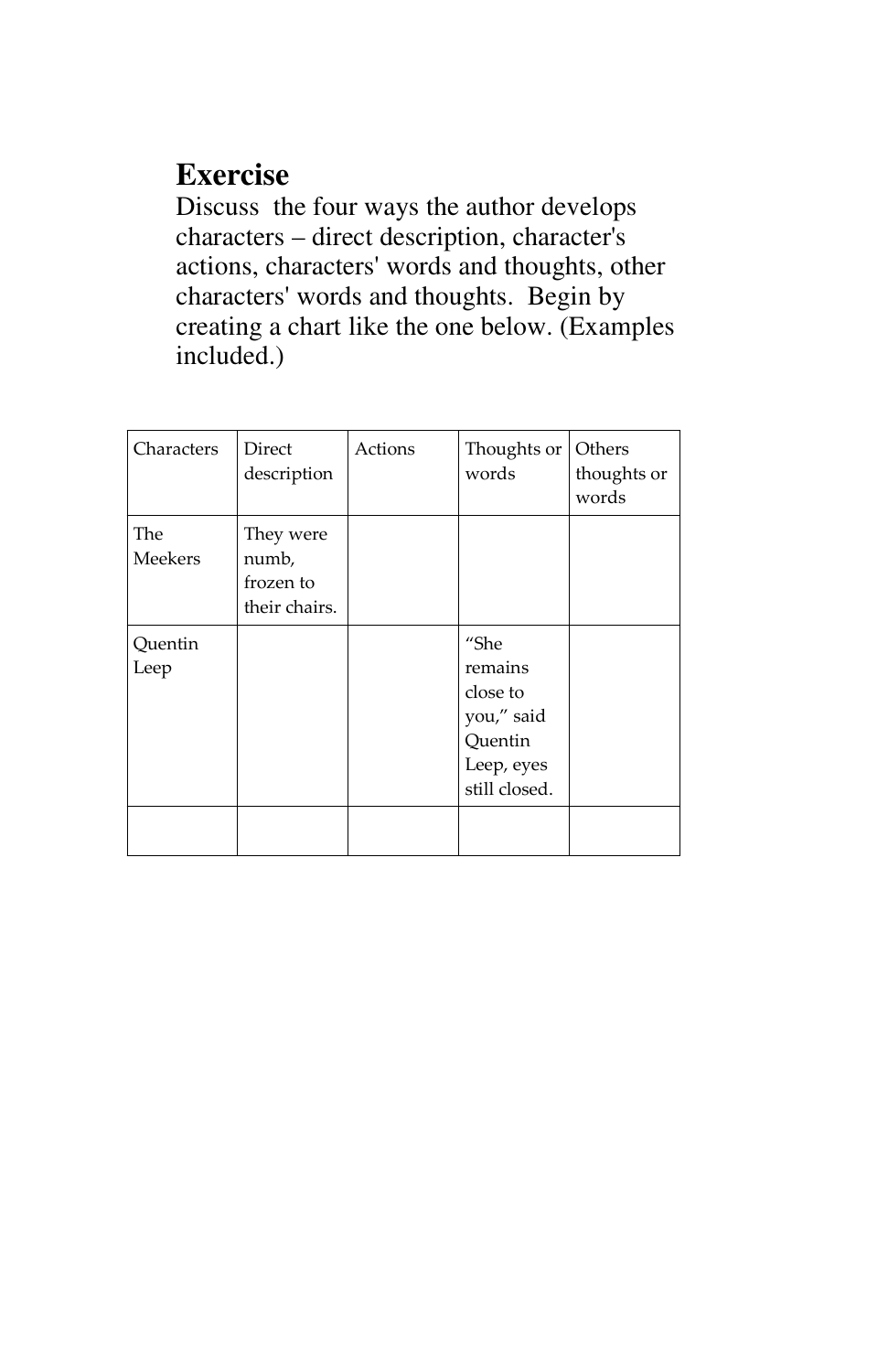Mark Morelli is also the author of *Effwords: Faith, Family, Fatherhood & That Other One*, wrote and published the humor 'zine *PAH!* from 1988-2008, and contributed the column "Rearview" to the web magazine *Halfsquare* from 2005-2008. He has been a college teacher, copywriter, reporter, deejay and quiz game writer. He is still a daily visitor to the melancholy fringe.

Find other books, articles & writing at www.markmorelli.net